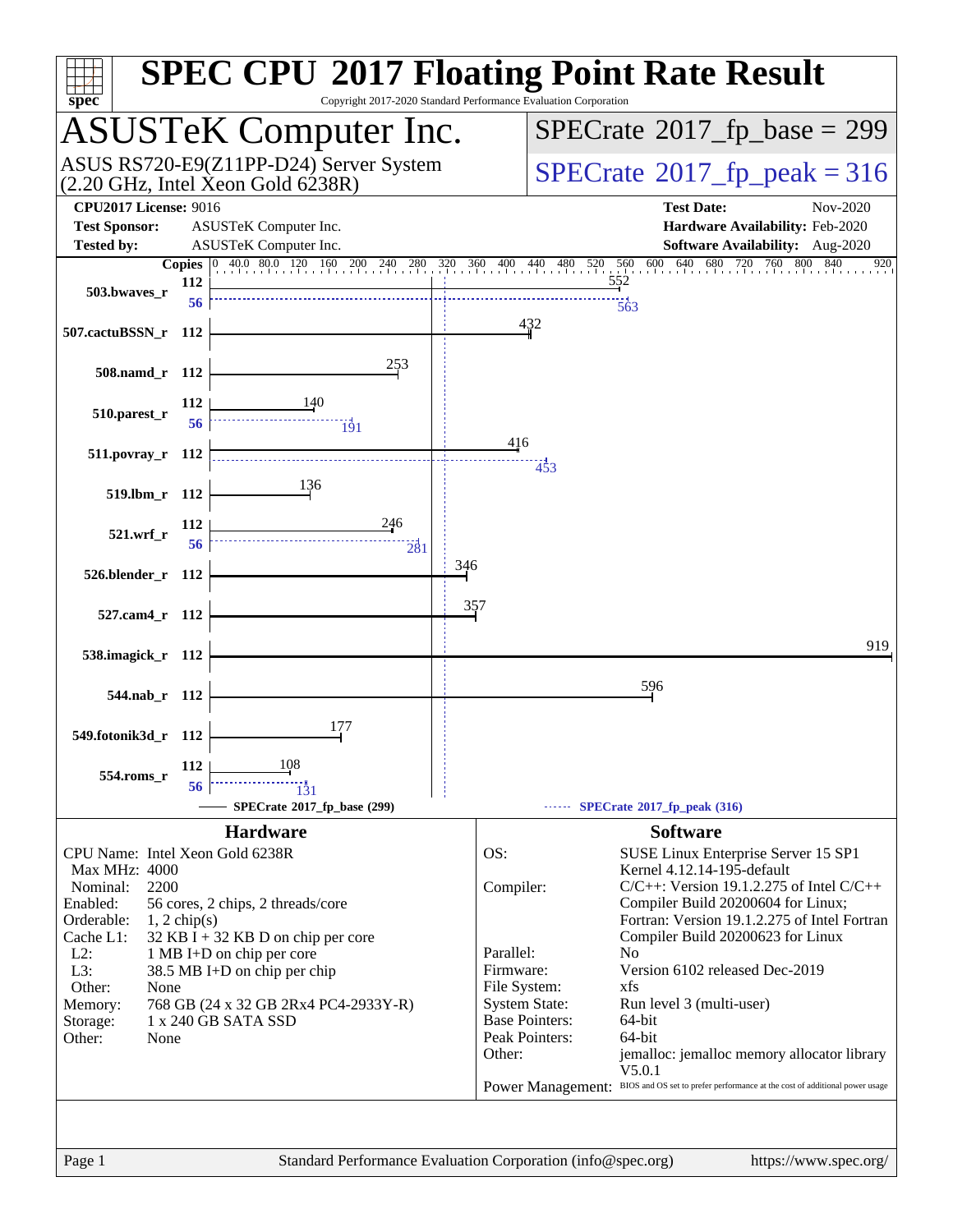

Copyright 2017-2020 Standard Performance Evaluation Corporation

# ASUSTeK Computer Inc.

ASUS RS720-E9(Z11PP-D24) Server System  $(2.20 \text{ GHz}, \text{ Intel Xeon Gold } 6238\text{R})$  [SPECrate](http://www.spec.org/auto/cpu2017/Docs/result-fields.html#SPECrate2017fppeak)®[2017\\_fp\\_peak = 3](http://www.spec.org/auto/cpu2017/Docs/result-fields.html#SPECrate2017fppeak)16

 $SPECTate$ <sup>®</sup>[2017\\_fp\\_base =](http://www.spec.org/auto/cpu2017/Docs/result-fields.html#SPECrate2017fpbase) 299

**[Test Sponsor:](http://www.spec.org/auto/cpu2017/Docs/result-fields.html#TestSponsor)** ASUSTeK Computer Inc. **[Hardware Availability:](http://www.spec.org/auto/cpu2017/Docs/result-fields.html#HardwareAvailability)** Feb-2020

**[CPU2017 License:](http://www.spec.org/auto/cpu2017/Docs/result-fields.html#CPU2017License)** 9016 **[Test Date:](http://www.spec.org/auto/cpu2017/Docs/result-fields.html#TestDate)** Nov-2020 **[Tested by:](http://www.spec.org/auto/cpu2017/Docs/result-fields.html#Testedby)** ASUSTeK Computer Inc. **[Software Availability:](http://www.spec.org/auto/cpu2017/Docs/result-fields.html#SoftwareAvailability)** Aug-2020

**[Results Table](http://www.spec.org/auto/cpu2017/Docs/result-fields.html#ResultsTable)**

|                                  |               |                |       | <b>Base</b>    |       |                |       |                                                                                                     |      |            | <b>Peak</b> |              |      |     |
|----------------------------------|---------------|----------------|-------|----------------|-------|----------------|-------|-----------------------------------------------------------------------------------------------------|------|------------|-------------|--------------|------|-----|
| <b>Benchmark</b>                 | <b>Copies</b> | <b>Seconds</b> | Ratio | <b>Seconds</b> | Ratio | <b>Seconds</b> | Ratio | <b>Copies</b><br><b>Seconds</b><br><b>Seconds</b><br><b>Ratio</b><br><b>Ratio</b><br><b>Seconds</b> |      |            |             | <b>Ratio</b> |      |     |
| 503.bwaves_r                     | 112           | 2036           | 552   | 2036           | 552   | 2036           | 552   | 56                                                                                                  | 997  | 563        | 997         | 563          | 996  | 564 |
| 507.cactuBSSN r                  | 112           | 328            | 432   | 330            | 429   | 328            | 432   | 112                                                                                                 | 328  | 432        | 330         | 429          | 328  | 432 |
| $508$ .namd $r$                  | 112           | 421            | 253   | 421            | 253   | 420            | 253   | 112                                                                                                 | 421  | 253        | 421         | 253          | 420  | 253 |
| 510.parest_r                     | 112           | 2095           | 140   | 2101           | 139   | 2090           | 140   | 56                                                                                                  | 766  | 191        | 766         | <u>191</u>   | 766  | 191 |
| 511.povray_r                     | 112           | 629            | 416   | 633            | 413   | 629            | 416   | 112                                                                                                 | 576  | 454        | 577         | 453          | 578  | 453 |
| $519.1$ bm r                     | 112           | 871            | 136   | 871            | 136   | 871            | 136   | 112                                                                                                 | 871  | 136        | 871         | 136          | 871  | 136 |
| $521$ .wrf r                     | 112           | 1018           | 246   | 1020           | 246   | 1027           | 244   | 56                                                                                                  | 446  | 281        | 446         | 281          | 446  | 281 |
| 526.blender r                    | 112           | 493            | 346   | 494            | 346   | 494            | 346   | 112                                                                                                 | 493  | 346        | 494         | 346          | 494  | 346 |
| $527$ .cam $4$ r                 | 112           | 546            | 359   | 549            | 357   | 548            | 357   | 112                                                                                                 | 546  | 359        | 549         | 357          | 548  | 357 |
| 538.imagick_r                    | 112           | 303            | 919   | 303            | 919   | 303            | 919   | 112                                                                                                 | 303  | 919        | 303         | 919          | 303  | 919 |
| $544$ .nab r                     | 112           | 316            | 597   | 317            | 595   | 316            | 596   | 112                                                                                                 | 316  | 597        | 317         | 595          | 316  | 596 |
| 549.fotonik3d r                  | 112           | 2474           | 176   | 2469           | 177   | 2467           | 177   | 112                                                                                                 | 2474 | 176        | 2469        | 177          | 2467 | 177 |
| $554$ .roms r                    | 112           | 1649           | 108   | 1646           | 108   | 1641           | 108   | 56                                                                                                  | 682  | <u>131</u> | 690         | 129          | 679  | 131 |
| $SPECrate^{\circ}2017$ fp base = |               |                | 299   |                |       |                |       |                                                                                                     |      |            |             |              |      |     |

**[SPECrate](http://www.spec.org/auto/cpu2017/Docs/result-fields.html#SPECrate2017fppeak)[2017\\_fp\\_peak =](http://www.spec.org/auto/cpu2017/Docs/result-fields.html#SPECrate2017fppeak) 316**

Results appear in the [order in which they were run](http://www.spec.org/auto/cpu2017/Docs/result-fields.html#RunOrder). Bold underlined text [indicates a median measurement](http://www.spec.org/auto/cpu2017/Docs/result-fields.html#Median).

### **[Submit Notes](http://www.spec.org/auto/cpu2017/Docs/result-fields.html#SubmitNotes)**

The numactl mechanism was used to bind copies to processors. The config file option 'submit' was used to generate numactl commands to bind each copy to a specific processor. For details, please see the config file.

## **[Operating System Notes](http://www.spec.org/auto/cpu2017/Docs/result-fields.html#OperatingSystemNotes)**

Stack size set to unlimited using "ulimit -s unlimited" OS set to performance mode via cpupower frequency-set -g performance

## **[Environment Variables Notes](http://www.spec.org/auto/cpu2017/Docs/result-fields.html#EnvironmentVariablesNotes)**

Environment variables set by runcpu before the start of the run: LD\_LIBRARY\_PATH = "/191u2/lib/intel64:/191u2/je5.0.1-64" MALLOC\_CONF = "retain:true"

## **[General Notes](http://www.spec.org/auto/cpu2017/Docs/result-fields.html#GeneralNotes)**

Binaries compiled on a system with 1x Intel Core i9-7980XE CPU + 64GB RAM memory using Redhat Enterprise Linux 8.0 Transparent Huge Pages enabled by default Prior to runcpu invocation

**(Continued on next page)**

Page 2 Standard Performance Evaluation Corporation [\(info@spec.org\)](mailto:info@spec.org) <https://www.spec.org/>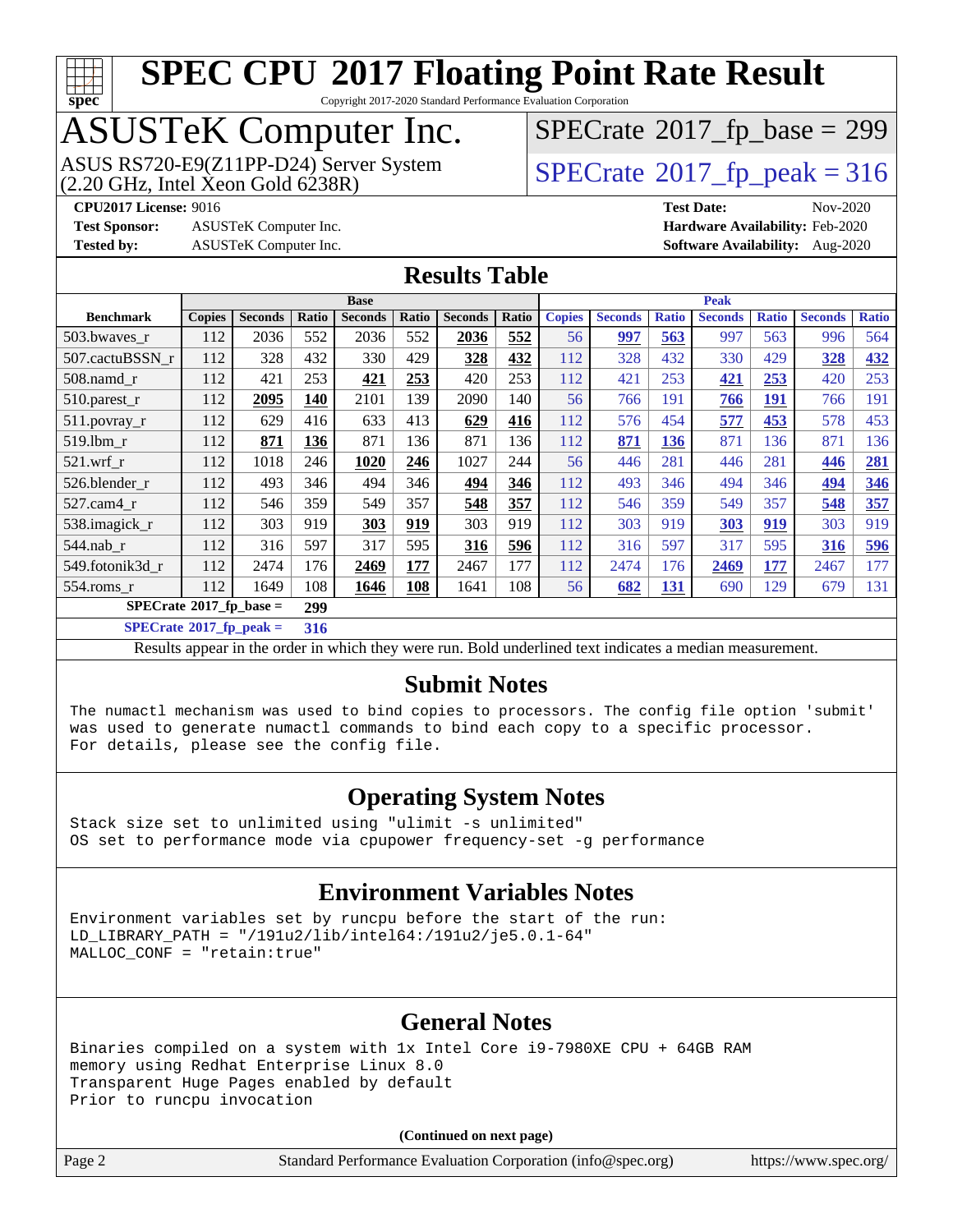

Copyright 2017-2020 Standard Performance Evaluation Corporation

## ASUSTeK Computer Inc.

ASUS RS720-E9(Z11PP-D24) Server System<br>(2.20 GHz, Intel Xeon Gold 6238R)

 $SPECTate$ <sup>®</sup>[2017\\_fp\\_base =](http://www.spec.org/auto/cpu2017/Docs/result-fields.html#SPECrate2017fpbase) 299

 $SPECTate<sup>®</sup>2017<sub>fr</sub>peak = 316$ 

**[Test Sponsor:](http://www.spec.org/auto/cpu2017/Docs/result-fields.html#TestSponsor)** ASUSTeK Computer Inc. **[Hardware Availability:](http://www.spec.org/auto/cpu2017/Docs/result-fields.html#HardwareAvailability)** Feb-2020 **[Tested by:](http://www.spec.org/auto/cpu2017/Docs/result-fields.html#Testedby)** ASUSTeK Computer Inc. **[Software Availability:](http://www.spec.org/auto/cpu2017/Docs/result-fields.html#SoftwareAvailability)** Aug-2020

**[CPU2017 License:](http://www.spec.org/auto/cpu2017/Docs/result-fields.html#CPU2017License)** 9016 **[Test Date:](http://www.spec.org/auto/cpu2017/Docs/result-fields.html#TestDate)** Nov-2020

### **[General Notes \(Continued\)](http://www.spec.org/auto/cpu2017/Docs/result-fields.html#GeneralNotes)**

Filesystem page cache synced and cleared with: sync; echo 3> /proc/sys/vm/drop\_caches runcpu command invoked through numactl i.e.: numactl --interleave=all runcpu <etc>

NA: The test sponsor attests, as of date of publication, that CVE-2017-5754 (Meltdown) is mitigated in the system as tested and documented. Yes: The test sponsor attests, as of date of publication, that CVE-2017-5753 (Spectre variant 1) is mitigated in the system as tested and documented. Yes: The test sponsor attests, as of date of publication, that CVE-2017-5715 (Spectre variant 2) is mitigated in the system as tested and documented.

The jemalloc library was configured and built at default for 32bit (i686) and 64bit (x86\_64) targets; built with the RedHat Enterprise 7.5, and the system compiler gcc 4.8.5; sources available from jemalloc.net or <https://github.com/jemalloc/jemalloc/releases>

## **[Platform Notes](http://www.spec.org/auto/cpu2017/Docs/result-fields.html#PlatformNotes)**

BIOS Configuration: VT-d = Disabled Patrol Scrub = Disabled ENERGY\_PERF\_BIAS\_CFG mode = performance SNC = Enabled IMC interleaving = 1-way Engine Boost = Level3(Max) Enforce POR = Disable Memory Frequency = 2933 LLC dead line allc = Disabled SR-IOV Support = Disabled CSM Support = Disabled Sysinfo program /191u2/bin/sysinfo Rev: r6365 of 2019-08-21 295195f888a3d7edb1e6e46a485a0011 running on linux-wv9n Fri Nov 20 04:10:35 2020 SUT (System Under Test) info as seen by some common utilities. For more information on this section, see <https://www.spec.org/cpu2017/Docs/config.html#sysinfo> From /proc/cpuinfo model name : Intel(R) Xeon(R) Gold 6238R CPU @ 2.20GHz 2 "physical id"s (chips)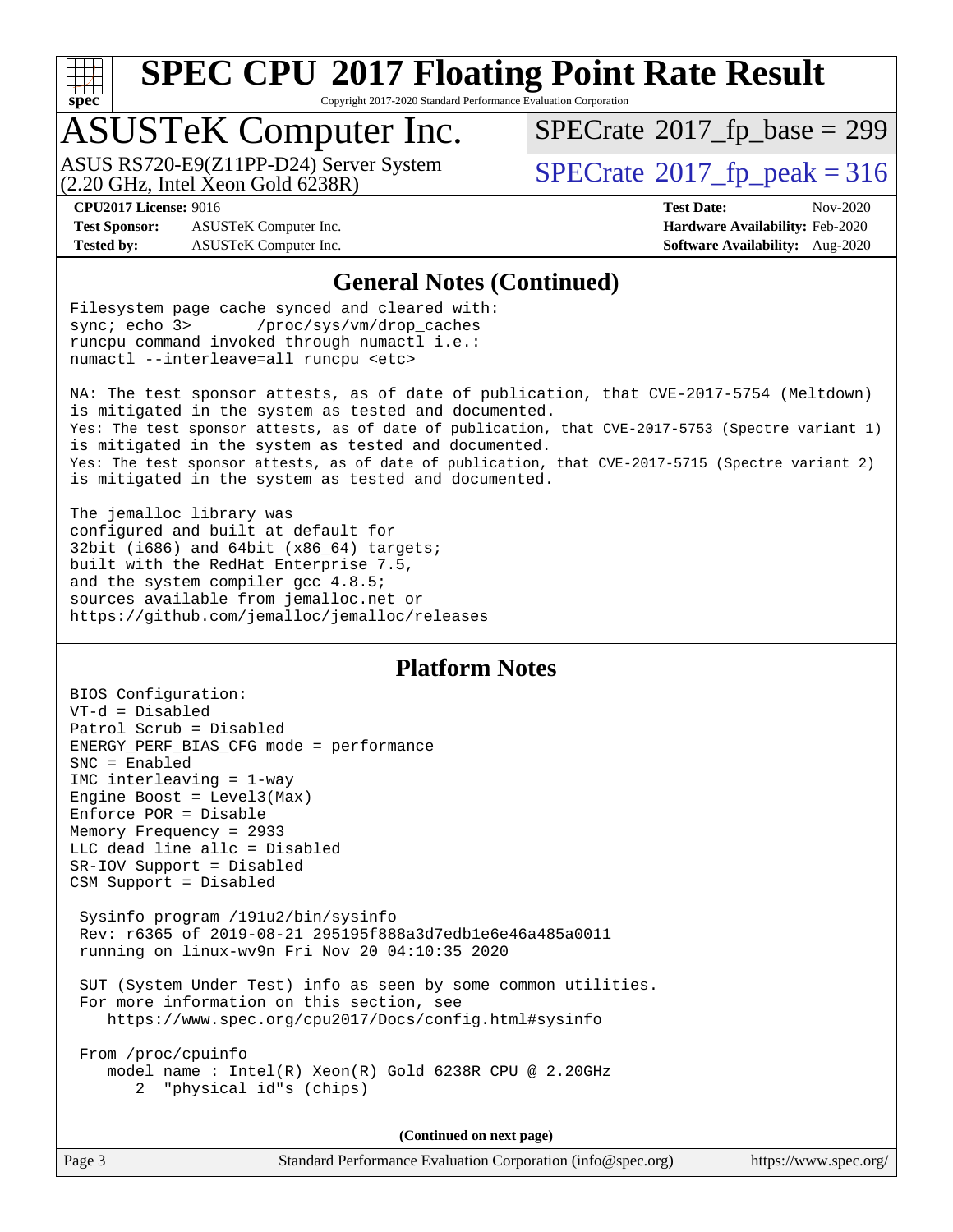

Copyright 2017-2020 Standard Performance Evaluation Corporation

## ASUSTeK Computer Inc.

 $(2.20 \text{ GHz}, \text{ Intel Xeon Gold } 6238\text{R})$ ASUS RS720-E9(Z11PP-D24) Server System  $\vert$  [SPECrate](http://www.spec.org/auto/cpu2017/Docs/result-fields.html#SPECrate2017fppeak)®[2017\\_fp\\_peak = 3](http://www.spec.org/auto/cpu2017/Docs/result-fields.html#SPECrate2017fppeak)16

 $SPECTate$ <sup>®</sup>[2017\\_fp\\_base =](http://www.spec.org/auto/cpu2017/Docs/result-fields.html#SPECrate2017fpbase) 299

**[Test Sponsor:](http://www.spec.org/auto/cpu2017/Docs/result-fields.html#TestSponsor)** ASUSTeK Computer Inc. **[Hardware Availability:](http://www.spec.org/auto/cpu2017/Docs/result-fields.html#HardwareAvailability)** Feb-2020 **[Tested by:](http://www.spec.org/auto/cpu2017/Docs/result-fields.html#Testedby)** ASUSTeK Computer Inc. **[Software Availability:](http://www.spec.org/auto/cpu2017/Docs/result-fields.html#SoftwareAvailability)** Aug-2020

**[CPU2017 License:](http://www.spec.org/auto/cpu2017/Docs/result-fields.html#CPU2017License)** 9016 **[Test Date:](http://www.spec.org/auto/cpu2017/Docs/result-fields.html#TestDate)** Nov-2020

### **[Platform Notes \(Continued\)](http://www.spec.org/auto/cpu2017/Docs/result-fields.html#PlatformNotes)**

Page 4 Standard Performance Evaluation Corporation [\(info@spec.org\)](mailto:info@spec.org) <https://www.spec.org/> 112 "processors" cores, siblings (Caution: counting these is hw and system dependent. The following excerpts from /proc/cpuinfo might not be reliable. Use with caution.) cpu cores : 28 siblings : 56 physical 0: cores 0 1 2 3 4 5 6 8 9 10 11 12 13 14 16 17 18 19 20 21 22 24 25 26 27 28 29 30 physical 1: cores 0 1 2 3 4 5 6 8 9 10 11 12 13 14 16 17 18 19 20 21 22 24 25 26 27 28 29 30 From lscpu: Architecture: x86\_64 CPU op-mode(s): 32-bit, 64-bit Byte Order: Little Endian Address sizes: 46 bits physical, 48 bits virtual  $CPU(s):$  112 On-line CPU(s) list: 0-111 Thread(s) per core: 2 Core(s) per socket: 28 Socket(s): 2 NUMA node(s): 4 Vendor ID: GenuineIntel CPU family: 6 Model: 85<br>Model name: 1n Intel(R) Xeon(R) Gold 6238R CPU @ 2.20GHz Stepping: 7 CPU MHz: 2200.000 CPU max MHz: 4000.0000 CPU min MHz: 1000.0000 BogoMIPS: 4400.00 Virtualization: VT-x L1d cache: 32K L1i cache: 32K L2 cache: 1024K L3 cache: 39424K NUMA node0 CPU(s): 0-3,7-9,14-17,21-23,56-59,63-65,70-73,77-79 NUMA node1 CPU(s): 4-6,10-13,18-20,24-27,60-62,66-69,74-76,80-83 NUMA node2 CPU(s): 28-31,35-37,42-45,49-51,84-87,91-93,98-101,105-107 NUMA node3 CPU(s): 32-34,38-41,46-48,52-55,88-90,94-97,102-104,108-111 Flags: fpu vme de pse tsc msr pae mce cx8 apic sep mtrr pge mca cmov pat pse36 clflush dts acpi mmx fxsr sse sse2 ss ht tm pbe syscall nx pdpe1gb rdtscp lm constant\_tsc art arch\_perfmon pebs bts rep\_good nopl xtopology nonstop\_tsc cpuid aperfmperf pni pclmulqdq dtes64 monitor ds\_cpl vmx smx est tm2 ssse3 sdbg fma cx16 xtpr pdcm pcid dca sse4\_1 sse4\_2 x2apic movbe popcnt tsc\_deadline\_timer aes xsave avx f16c rdrand lahf\_lm abm 3dnowprefetch cpuid\_fault epb cat\_l3 cdp\_l3 invpcid\_single intel\_ppin ssbd mba ibrs ibpb stibp ibrs\_enhanced tpr\_shadow vnmi flexpriority ept vpid fsgsbase tsc\_adjust bmi1 hle avx2 smep bmi2 erms invpcid rtm **(Continued on next page)**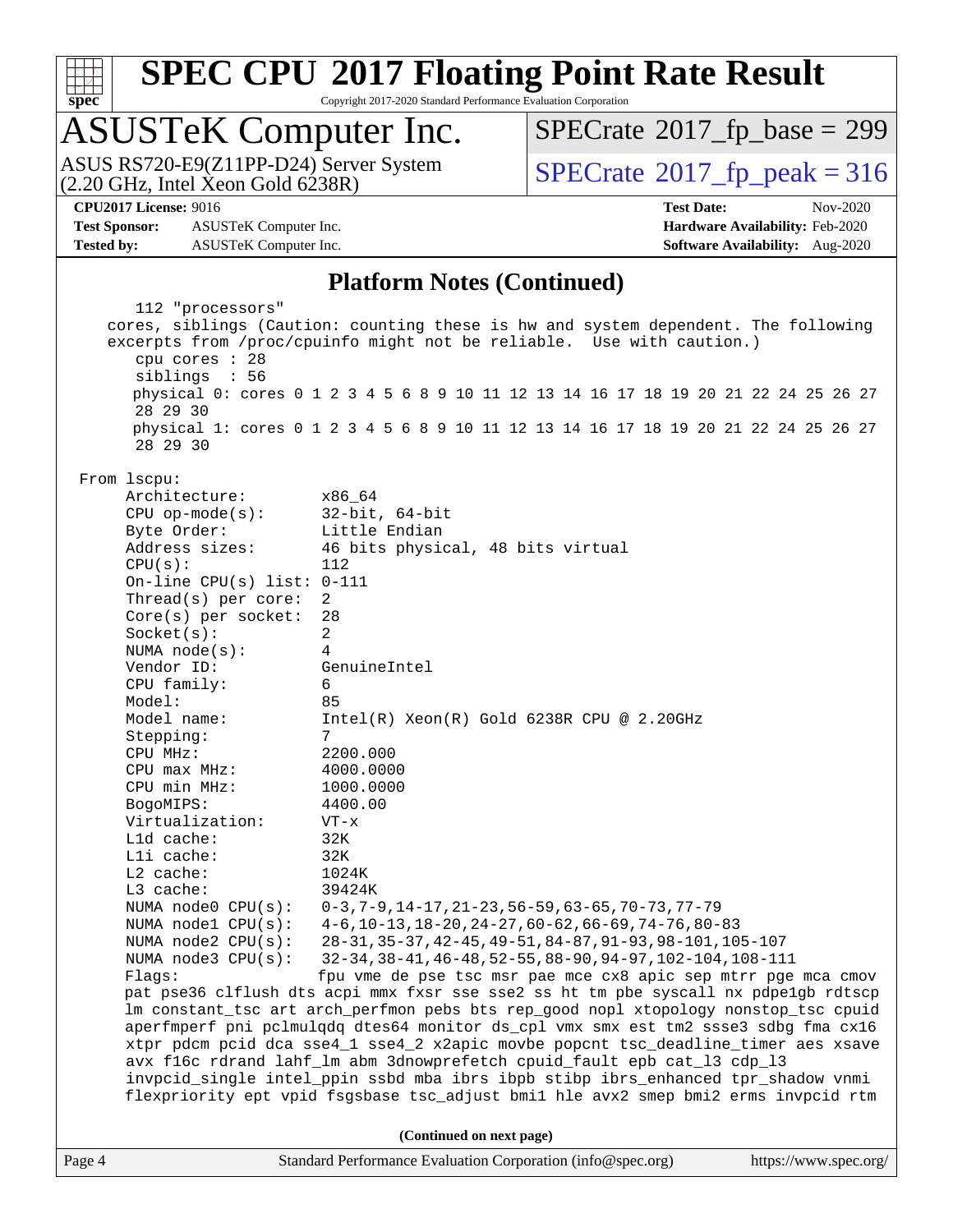

Copyright 2017-2020 Standard Performance Evaluation Corporation

# ASUSTeK Computer Inc.<br>ASUS RS720-E9(Z11PP-D24) Server System

 $(2.20 \text{ GHz}, \text{Intel } \hat{\text{X}}$ con Gold 6238R)

 $SPECTate$ <sup>®</sup>[2017\\_fp\\_base =](http://www.spec.org/auto/cpu2017/Docs/result-fields.html#SPECrate2017fpbase) 299

**[Test Sponsor:](http://www.spec.org/auto/cpu2017/Docs/result-fields.html#TestSponsor)** ASUSTeK Computer Inc. **[Hardware Availability:](http://www.spec.org/auto/cpu2017/Docs/result-fields.html#HardwareAvailability)** Feb-2020 **[Tested by:](http://www.spec.org/auto/cpu2017/Docs/result-fields.html#Testedby)** ASUSTeK Computer Inc. **[Software Availability:](http://www.spec.org/auto/cpu2017/Docs/result-fields.html#SoftwareAvailability)** Aug-2020

 $SPECTate<sup>®</sup>2017<sub>fr</sub>peak = 316$ **[CPU2017 License:](http://www.spec.org/auto/cpu2017/Docs/result-fields.html#CPU2017License)** 9016 **[Test Date:](http://www.spec.org/auto/cpu2017/Docs/result-fields.html#TestDate)** Nov-2020

### **[Platform Notes \(Continued\)](http://www.spec.org/auto/cpu2017/Docs/result-fields.html#PlatformNotes)**

 cqm mpx rdt\_a avx512f avx512dq rdseed adx smap clflushopt clwb intel\_pt avx512cd avx512bw avx512vl xsaveopt xsavec xgetbv1 xsaves cqm\_llc cqm\_occup\_llc cqm\_mbm\_total cqm\_mbm\_local dtherm ida arat pln pts hwp hwp\_act\_window hwp\_epp hwp\_pkg\_req pku ospke avx512\_vnni md\_clear flush\_l1d arch\_capabilities /proc/cpuinfo cache data cache size : 39424 KB From numactl --hardware WARNING: a numactl 'node' might or might not correspond to a physical chip. available: 4 nodes (0-3) node 0 cpus: 0 1 2 3 7 8 9 14 15 16 17 21 22 23 56 57 58 59 63 64 65 70 71 72 73 77 78 79 node 0 size: 192077 MB node 0 free: 191490 MB node 1 cpus: 4 5 6 10 11 12 13 18 19 20 24 25 26 27 60 61 62 66 67 68 69 74 75 76 80 81 82 83 node 1 size: 193530 MB node 1 free: 192894 MB node 2 cpus: 28 29 30 31 35 36 37 42 43 44 45 49 50 51 84 85 86 87 91 92 93 98 99 100 101 105 106 107 node 2 size: 193530 MB node 2 free: 192845 MB node 3 cpus: 32 33 34 38 39 40 41 46 47 48 52 53 54 55 88 89 90 94 95 96 97 102 103 104 108 109 110 111 node 3 size: 193499 MB node 3 free: 192943 MB node distances: node 0 1 2 3 0: 10 11 21 21 1: 11 10 21 21 2: 21 21 10 11 3: 21 21 11 10 From /proc/meminfo MemTotal: 791182112 kB HugePages\_Total: 0 Hugepagesize: 2048 kB From /etc/\*release\* /etc/\*version\* os-release: NAME="SLES" VERSION="15-SP1" VERSION\_ID="15.1" PRETTY\_NAME="SUSE Linux Enterprise Server 15 SP1" ID="sles" ID\_LIKE="suse" **(Continued on next page)**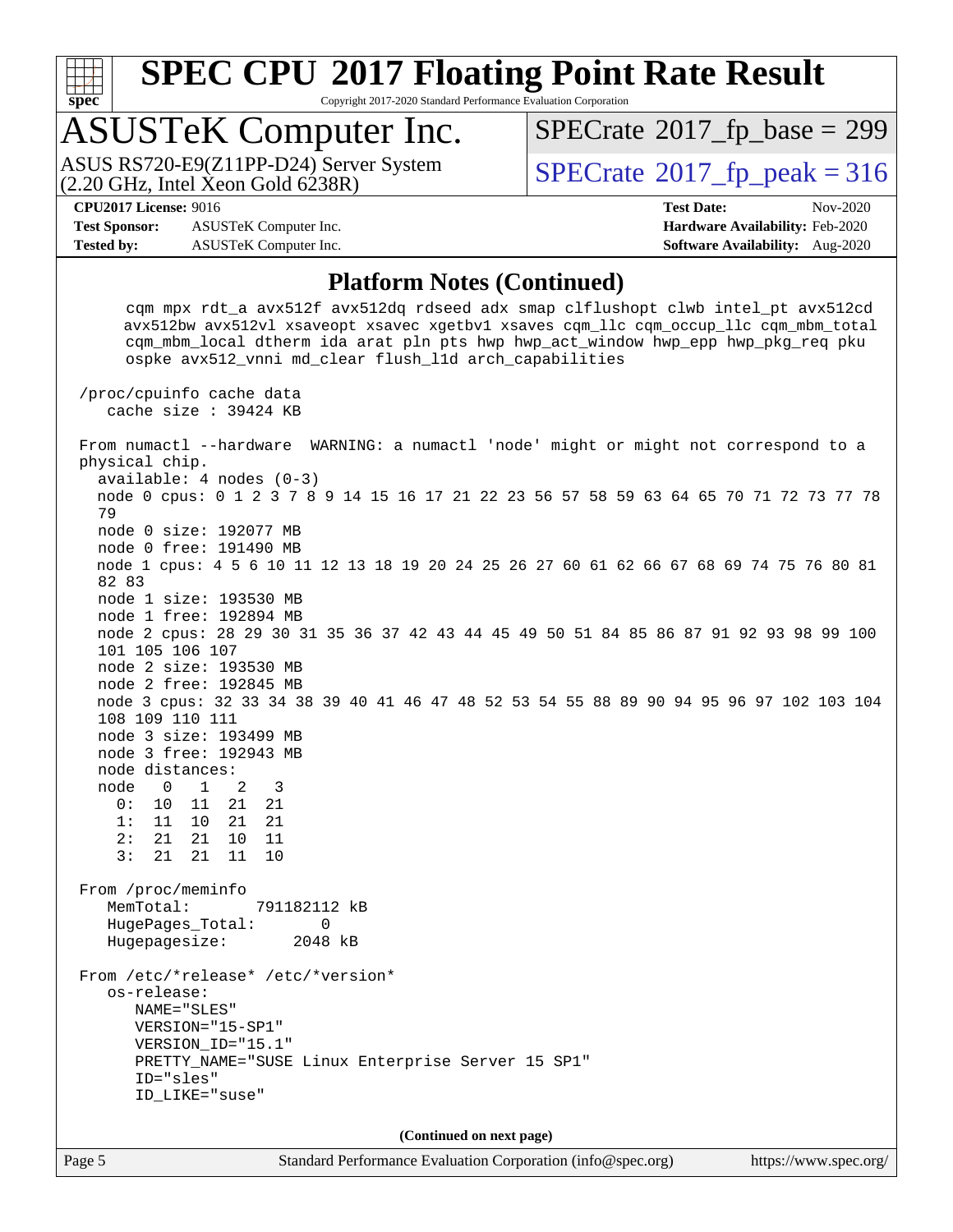

Copyright 2017-2020 Standard Performance Evaluation Corporation

## ASUSTeK Computer Inc.

 $(2.20 \text{ GHz}, \text{Intel } \hat{\text{X}}$ con Gold 6238R) ASUS RS720-E9(Z11PP-D24) Server System  $\sqrt{SPECrate^{\circ}2017\_fp\_peak} = 316$  $\sqrt{SPECrate^{\circ}2017\_fp\_peak} = 316$  $\sqrt{SPECrate^{\circ}2017\_fp\_peak} = 316$ 

 $SPECTate$ <sup>®</sup>[2017\\_fp\\_base =](http://www.spec.org/auto/cpu2017/Docs/result-fields.html#SPECrate2017fpbase) 299

**[Test Sponsor:](http://www.spec.org/auto/cpu2017/Docs/result-fields.html#TestSponsor)** ASUSTeK Computer Inc. **[Hardware Availability:](http://www.spec.org/auto/cpu2017/Docs/result-fields.html#HardwareAvailability)** Feb-2020 **[Tested by:](http://www.spec.org/auto/cpu2017/Docs/result-fields.html#Testedby)** ASUSTeK Computer Inc. **[Software Availability:](http://www.spec.org/auto/cpu2017/Docs/result-fields.html#SoftwareAvailability)** Aug-2020

**[CPU2017 License:](http://www.spec.org/auto/cpu2017/Docs/result-fields.html#CPU2017License)** 9016 **[Test Date:](http://www.spec.org/auto/cpu2017/Docs/result-fields.html#TestDate)** Nov-2020

### **[Platform Notes \(Continued\)](http://www.spec.org/auto/cpu2017/Docs/result-fields.html#PlatformNotes)**

 ANSI\_COLOR="0;32" CPE\_NAME="cpe:/o:suse:sles:15:sp1" uname -a: Linux linux-wv9n 4.12.14-195-default #1 SMP Tue May 7 10:55:11 UTC 2019 (8fba516) x86\_64 x86\_64 x86\_64 GNU/Linux Kernel self-reported vulnerability status: CVE-2018-3620 (L1 Terminal Fault): Not affected Microarchitectural Data Sampling: Not affected CVE-2017-5754 (Meltdown): Not affected CVE-2018-3639 (Speculative Store Bypass): Mitigation: Speculative Store Bypass disabled via prctl and seccomp CVE-2017-5753 (Spectre variant 1): Mitigation: \_\_user pointer sanitization CVE-2017-5715 (Spectre variant 2):<br>CVE-2017-5715 (Spectre variant 2): Mitigation: Enhanced IBRS, IBPB: conditional, RSB filling run-level 3 Nov 19 09:09 SPEC is set to: /191u2 Filesystem Type Size Used Avail Use% Mounted on /dev/sda4 xfs 199G 50G 150G 25% / From /sys/devices/virtual/dmi/id BIOS: American Megatrends Inc. 6102 12/05/2019 Vendor: ASUSTeK COMPUTER INC. Product: Z11PP-D24 Series Product Family: Server Serial: System Serial Number Additional information from dmidecode follows. WARNING: Use caution when you interpret this section. The 'dmidecode' program reads system data which is "intended to allow hardware to be accurately determined", but the intent may not be met, as there are frequent changes to hardware, firmware, and the "DMTF SMBIOS" standard. Memory: 24x Samsung M393A4K40CB2-CVF 32 GB 2 rank 2933 (End of data from sysinfo program)

**[Compiler Version Notes](http://www.spec.org/auto/cpu2017/Docs/result-fields.html#CompilerVersionNotes)**

============================================================================== C | 519.lbm\_r(base, peak) 538.imagick\_r(base, peak) | 544.nab\_r(base, peak) ------------------------------------------------------------------------------

**(Continued on next page)**

Page 6 Standard Performance Evaluation Corporation [\(info@spec.org\)](mailto:info@spec.org) <https://www.spec.org/>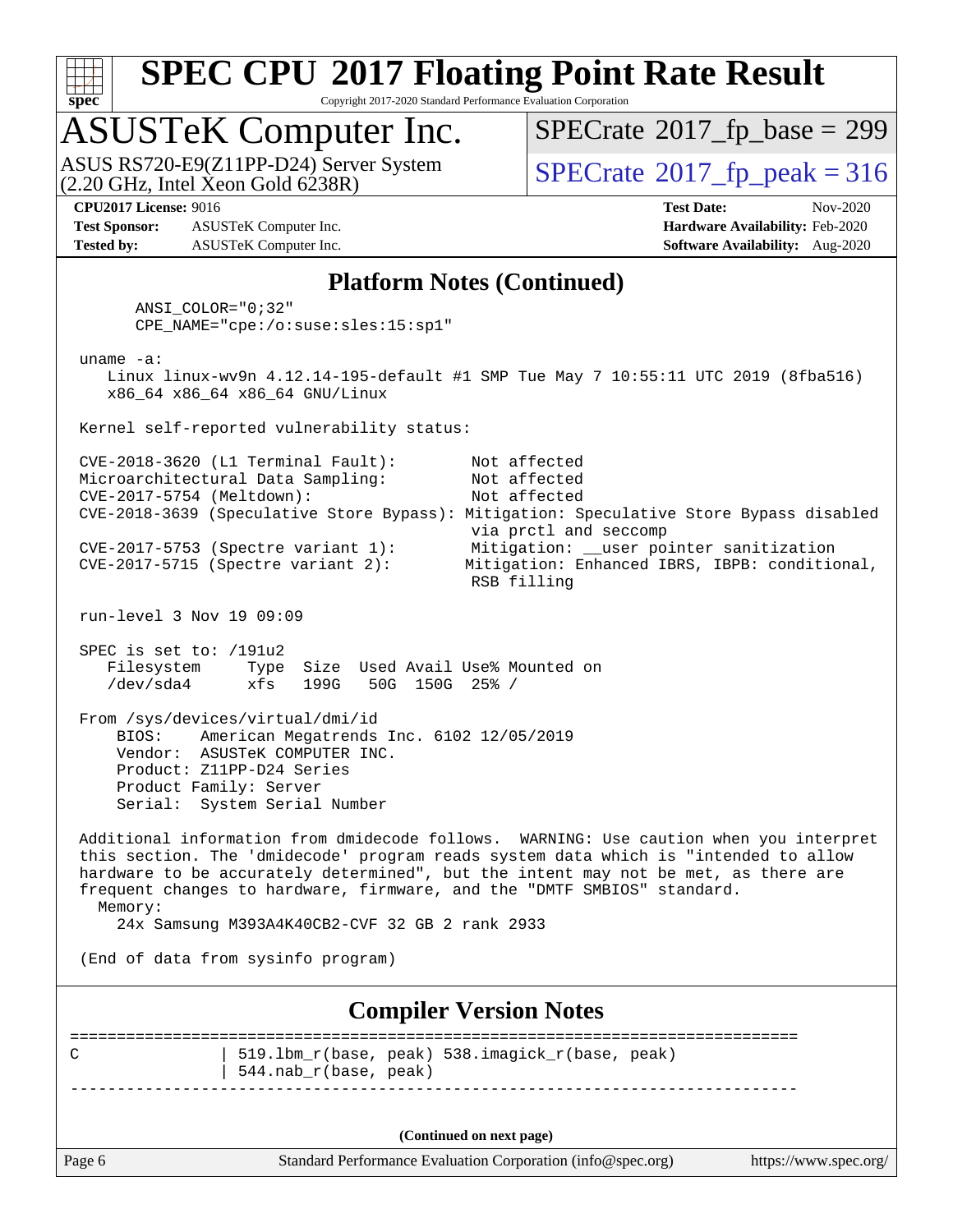

Copyright 2017-2020 Standard Performance Evaluation Corporation

## ASUSTeK Computer Inc.

ASUS RS720-E9(Z11PP-D24) Server System  $(2.20 \text{ GHz}, \text{ Intel Xeon Gold } 6238\text{R})$  [SPECrate](http://www.spec.org/auto/cpu2017/Docs/result-fields.html#SPECrate2017fppeak)®[2017\\_fp\\_peak = 3](http://www.spec.org/auto/cpu2017/Docs/result-fields.html#SPECrate2017fppeak)16

 $SPECrate$ <sup>®</sup>[2017\\_fp\\_base =](http://www.spec.org/auto/cpu2017/Docs/result-fields.html#SPECrate2017fpbase) 299

**[Test Sponsor:](http://www.spec.org/auto/cpu2017/Docs/result-fields.html#TestSponsor)** ASUSTeK Computer Inc. **[Hardware Availability:](http://www.spec.org/auto/cpu2017/Docs/result-fields.html#HardwareAvailability)** Feb-2020 **[Tested by:](http://www.spec.org/auto/cpu2017/Docs/result-fields.html#Testedby)** ASUSTeK Computer Inc. **[Software Availability:](http://www.spec.org/auto/cpu2017/Docs/result-fields.html#SoftwareAvailability)** Aug-2020

**[CPU2017 License:](http://www.spec.org/auto/cpu2017/Docs/result-fields.html#CPU2017License)** 9016 **[Test Date:](http://www.spec.org/auto/cpu2017/Docs/result-fields.html#TestDate)** Nov-2020

## **[Compiler Version Notes \(Continued\)](http://www.spec.org/auto/cpu2017/Docs/result-fields.html#CompilerVersionNotes)**

| 19.1.2.275 Build 20200604 | Copyright (C) 1985-2020 Intel Corporation. All rights reserved.<br>(Continued on next page)                                                                                          |  |
|---------------------------|--------------------------------------------------------------------------------------------------------------------------------------------------------------------------------------|--|
|                           |                                                                                                                                                                                      |  |
|                           |                                                                                                                                                                                      |  |
|                           |                                                                                                                                                                                      |  |
|                           | Copyright (C) 1985-2020 Intel Corporation. All rights reserved.<br>Intel(R) C Compiler for applications running on Intel(R) 64, Version                                              |  |
|                           | 19.1.2.275 Build 20200604                                                                                                                                                            |  |
|                           | Intel(R) $C++$ Compiler for applications running on Intel(R) 64, Version                                                                                                             |  |
|                           | $C++$ , C $\qquad \qquad$ 511.povray_r(base) 526.blender_r(base, peak)                                                                                                               |  |
|                           | Copyright (C) 1985-2020 Intel Corporation. All rights reserved.                                                                                                                      |  |
|                           | Intel(R) C Intel(R) 64 Compiler for applications running on Intel(R) 64,<br>Version 19.1.2.275 Build 20200623                                                                        |  |
|                           | Intel(R) $C++$ Intel(R) 64 Compiler for applications running on Intel(R) 64,<br>Version 19.1.2.275 Build 20200623<br>Copyright (C) 1985-2020 Intel Corporation. All rights reserved. |  |
|                           |                                                                                                                                                                                      |  |
|                           | $C++$ , C $\qquad \qquad \vert$ 511.povray_r(peak)                                                                                                                                   |  |
|                           | Copyright (C) 1985-2020 Intel Corporation. All rights reserved.                                                                                                                      |  |
| 19.1.2.275 Build 20200604 | Intel(R) C Compiler for applications running on $Intel(R) 64$ , Version                                                                                                              |  |
| 19.1.2.275 Build 20200604 | Copyright (C) 1985-2020 Intel Corporation. All rights reserved.                                                                                                                      |  |
|                           | Intel(R) $C++$ Compiler for applications running on Intel(R) 64, Version                                                                                                             |  |
|                           | C++, C $ $ 511.povray_r(base) 526.blender_r(base, peak)                                                                                                                              |  |
|                           | Copyright (C) 1985-2020 Intel Corporation. All rights reserved.                                                                                                                      |  |
| 19.1.2.275 Build 20200604 | $Intel(R)$ C++ Compiler for applications running on $Intel(R)$ 64, Version                                                                                                           |  |
| $C++$                     | $508.namd_r(base, peak) 510.parest_r(base, peak)$                                                                                                                                    |  |
|                           |                                                                                                                                                                                      |  |
|                           |                                                                                                                                                                                      |  |
| 19.1.2.275 Build 20200604 | Copyright (C) 1985-2020 Intel Corporation. All rights reserved.                                                                                                                      |  |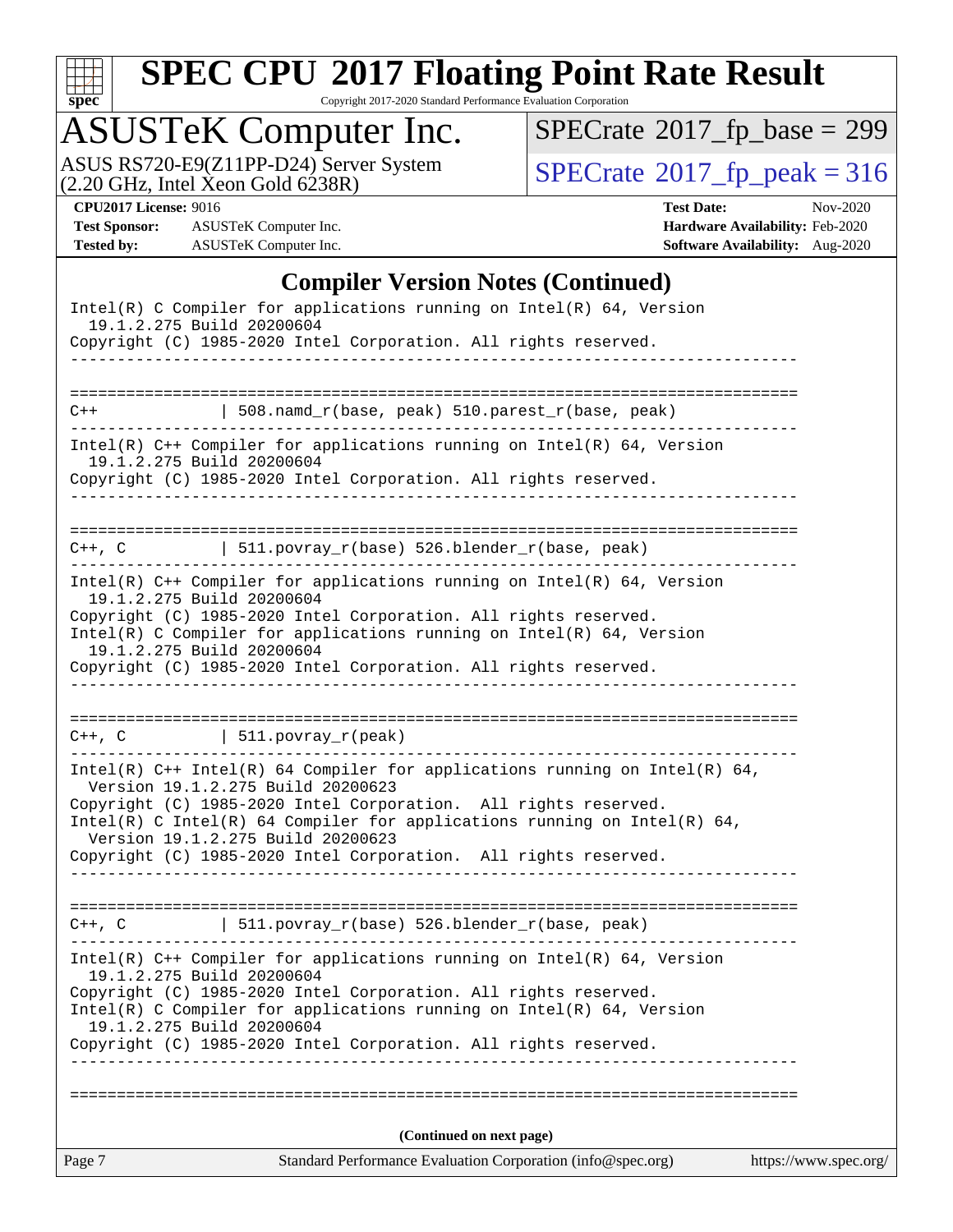

Copyright 2017-2020 Standard Performance Evaluation Corporation

## ASUSTeK Computer Inc.

ASUS RS720-E9(Z11PP-D24) Server System  $(2.20 \text{ GHz}, \text{ Intel Xeon Gold } 6238\text{R})$  [SPECrate](http://www.spec.org/auto/cpu2017/Docs/result-fields.html#SPECrate2017fppeak)®[2017\\_fp\\_peak = 3](http://www.spec.org/auto/cpu2017/Docs/result-fields.html#SPECrate2017fppeak)16

 $SPECrate$ <sup>®</sup>[2017\\_fp\\_base =](http://www.spec.org/auto/cpu2017/Docs/result-fields.html#SPECrate2017fpbase) 299

**[Test Sponsor:](http://www.spec.org/auto/cpu2017/Docs/result-fields.html#TestSponsor)** ASUSTeK Computer Inc. **[Hardware Availability:](http://www.spec.org/auto/cpu2017/Docs/result-fields.html#HardwareAvailability)** Feb-2020 **[Tested by:](http://www.spec.org/auto/cpu2017/Docs/result-fields.html#Testedby)** ASUSTeK Computer Inc. **[Software Availability:](http://www.spec.org/auto/cpu2017/Docs/result-fields.html#SoftwareAvailability)** Aug-2020

**[CPU2017 License:](http://www.spec.org/auto/cpu2017/Docs/result-fields.html#CPU2017License)** 9016 **[Test Date:](http://www.spec.org/auto/cpu2017/Docs/result-fields.html#TestDate)** Nov-2020

### **[Compiler Version Notes \(Continued\)](http://www.spec.org/auto/cpu2017/Docs/result-fields.html#CompilerVersionNotes)**

|                                                                | $C++$ , C $\qquad \qquad \vert$ 511.povray_r(peak)                                                                                                                                                                                                                                                                                                                                                                 |                       |
|----------------------------------------------------------------|--------------------------------------------------------------------------------------------------------------------------------------------------------------------------------------------------------------------------------------------------------------------------------------------------------------------------------------------------------------------------------------------------------------------|-----------------------|
|                                                                | Intel(R) $C++$ Intel(R) 64 Compiler for applications running on Intel(R) 64,<br>Version 19.1.2.275 Build 20200623<br>Copyright (C) 1985-2020 Intel Corporation. All rights reserved.<br>Intel(R) C Intel(R) 64 Compiler for applications running on Intel(R) 64,<br>Version 19.1.2.275 Build 20200623                                                                                                              |                       |
|                                                                | Copyright (C) 1985-2020 Intel Corporation. All rights reserved.                                                                                                                                                                                                                                                                                                                                                    |                       |
|                                                                |                                                                                                                                                                                                                                                                                                                                                                                                                    |                       |
|                                                                | $C++$ , C, Fortran   507.cactuBSSN_r(base, peak)                                                                                                                                                                                                                                                                                                                                                                   |                       |
| 19.1.2.275 Build 20200604<br>19.1.2.275 Build 20200604         | Intel(R) $C++$ Compiler for applications running on Intel(R) 64, Version<br>Copyright (C) 1985-2020 Intel Corporation. All rights reserved.<br>Intel(R) C Compiler for applications running on $Intel(R) 64$ , Version<br>Copyright (C) 1985-2020 Intel Corporation. All rights reserved.<br>$Intel(R)$ Fortran Intel(R) 64 Compiler for applications running on Intel(R)<br>64, Version 19.1.2.275 Build 20200623 |                       |
|                                                                | Copyright (C) 1985-2020 Intel Corporation. All rights reserved.                                                                                                                                                                                                                                                                                                                                                    |                       |
| Fortran                                                        | 503.bwaves_r(base, peak) 549.fotonik3d_r(base, peak)<br>554.roms_r(base, peak)<br>------------------------------                                                                                                                                                                                                                                                                                                   |                       |
|                                                                | Intel(R) Fortran Intel(R) 64 Compiler for applications running on Intel(R)<br>64, Version 19.1.2.275 Build 20200623<br>Copyright (C) 1985-2020 Intel Corporation. All rights reserved.                                                                                                                                                                                                                             |                       |
|                                                                | Fortran, C $\vert$ 521.wrf_r(base) 527.cam4_r(base, peak)                                                                                                                                                                                                                                                                                                                                                          |                       |
| . _ _ _ _ _ _ _ _ _ _ _ _ _ _ _ _<br>19.1.2.275 Build 20200604 | $Intel(R)$ Fortran Intel(R) 64 Compiler for applications running on Intel(R)<br>64, Version 19.1.2.275 Build 20200623<br>Copyright (C) 1985-2020 Intel Corporation. All rights reserved.<br>Intel(R) C Compiler for applications running on $Intel(R) 64$ , Version<br>Copyright (C) 1985-2020 Intel Corporation. All rights reserved.                                                                             |                       |
| Fortran, C                                                     | 521.wrf_r(peak)                                                                                                                                                                                                                                                                                                                                                                                                    |                       |
|                                                                | (Continued on next page)                                                                                                                                                                                                                                                                                                                                                                                           |                       |
| Page 8                                                         | Standard Performance Evaluation Corporation (info@spec.org)                                                                                                                                                                                                                                                                                                                                                        | https://www.spec.org/ |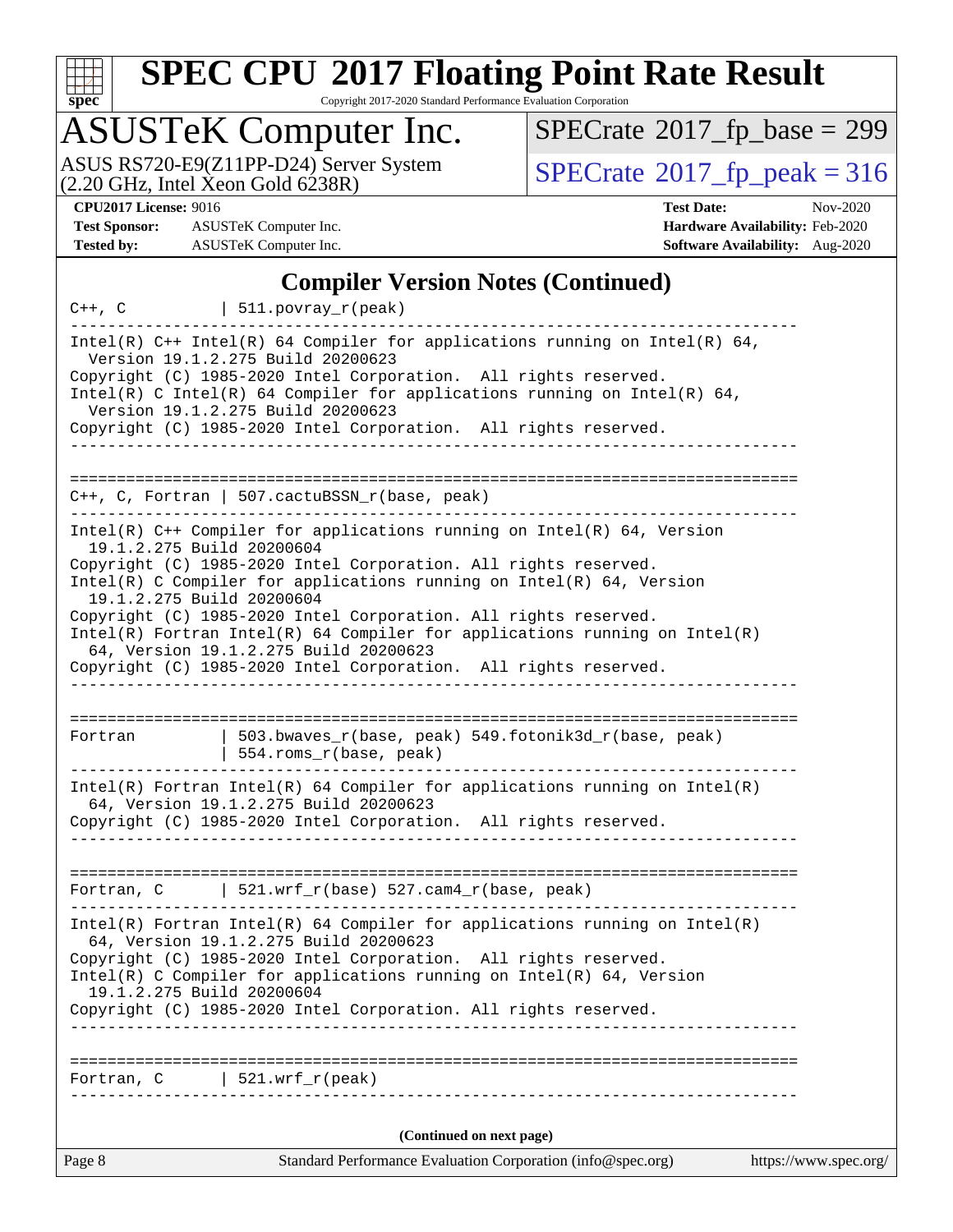

Copyright 2017-2020 Standard Performance Evaluation Corporation

## ASUSTeK Computer Inc.

ASUS RS720-E9(Z11PP-D24) Server System  $(2.20 \text{ GHz}, \text{ Intel Xeon Gold } 6238\text{R})$  [SPECrate](http://www.spec.org/auto/cpu2017/Docs/result-fields.html#SPECrate2017fppeak)®[2017\\_fp\\_peak = 3](http://www.spec.org/auto/cpu2017/Docs/result-fields.html#SPECrate2017fppeak)16

 $SPECrate$ <sup>®</sup>[2017\\_fp\\_base =](http://www.spec.org/auto/cpu2017/Docs/result-fields.html#SPECrate2017fpbase) 299

**[Test Sponsor:](http://www.spec.org/auto/cpu2017/Docs/result-fields.html#TestSponsor)** ASUSTeK Computer Inc. **[Hardware Availability:](http://www.spec.org/auto/cpu2017/Docs/result-fields.html#HardwareAvailability)** Feb-2020 **[Tested by:](http://www.spec.org/auto/cpu2017/Docs/result-fields.html#Testedby)** ASUSTeK Computer Inc. **[Software Availability:](http://www.spec.org/auto/cpu2017/Docs/result-fields.html#SoftwareAvailability)** Aug-2020

**[CPU2017 License:](http://www.spec.org/auto/cpu2017/Docs/result-fields.html#CPU2017License)** 9016 **[Test Date:](http://www.spec.org/auto/cpu2017/Docs/result-fields.html#TestDate)** Nov-2020

## **[Compiler Version Notes \(Continued\)](http://www.spec.org/auto/cpu2017/Docs/result-fields.html#CompilerVersionNotes)**

| Intel(R) Fortran Intel(R) 64 Compiler for applications running on Intel(R)<br>64, Version 19.1.2.275 Build 20200623<br>Copyright (C) 1985-2020 Intel Corporation. All rights reserved.<br>Intel(R) C Intel(R) 64 Compiler for applications running on Intel(R) 64,<br>Version 19.1.2.275 Build 20200623<br>Copyright (C) 1985-2020 Intel Corporation. All rights reserved.   |
|------------------------------------------------------------------------------------------------------------------------------------------------------------------------------------------------------------------------------------------------------------------------------------------------------------------------------------------------------------------------------|
| Fortran, $C$   521.wrf_r(base) 527.cam4_r(base, peak)                                                                                                                                                                                                                                                                                                                        |
| $Intel(R)$ Fortran Intel(R) 64 Compiler for applications running on Intel(R)<br>64, Version 19.1.2.275 Build 20200623<br>Copyright (C) 1985-2020 Intel Corporation. All rights reserved.<br>Intel(R) C Compiler for applications running on Intel(R) $64$ , Version<br>19.1.2.275 Build 20200604<br>Copyright (C) 1985-2020 Intel Corporation. All rights reserved.          |
| =====================================<br>Fortran, C   521.wrf_r(peak)                                                                                                                                                                                                                                                                                                        |
| Intel(R) Fortran Intel(R) 64 Compiler for applications running on Intel(R)<br>64, Version 19.1.2.275 Build 20200623<br>Copyright (C) 1985-2020 Intel Corporation. All rights reserved.<br>$Intel(R)$ C Intel(R) 64 Compiler for applications running on Intel(R) 64,<br>Version 19.1.2.275 Build 20200623<br>Copyright (C) 1985-2020 Intel Corporation. All rights reserved. |

**[Base Compiler Invocation](http://www.spec.org/auto/cpu2017/Docs/result-fields.html#BaseCompilerInvocation)**

| C benchmarks:<br>icc                              |                                                             |                       |
|---------------------------------------------------|-------------------------------------------------------------|-----------------------|
| $C_{++}$ benchmarks:<br>icpc                      |                                                             |                       |
| Fortran benchmarks:<br>ifort                      |                                                             |                       |
| Benchmarks using both Fortran and C:<br>ifort icc |                                                             |                       |
| Benchmarks using both C and C++:<br>icpc icc      |                                                             |                       |
|                                                   | (Continued on next page)                                    |                       |
| Page 9                                            | Standard Performance Evaluation Corporation (info@spec.org) | https://www.spec.org/ |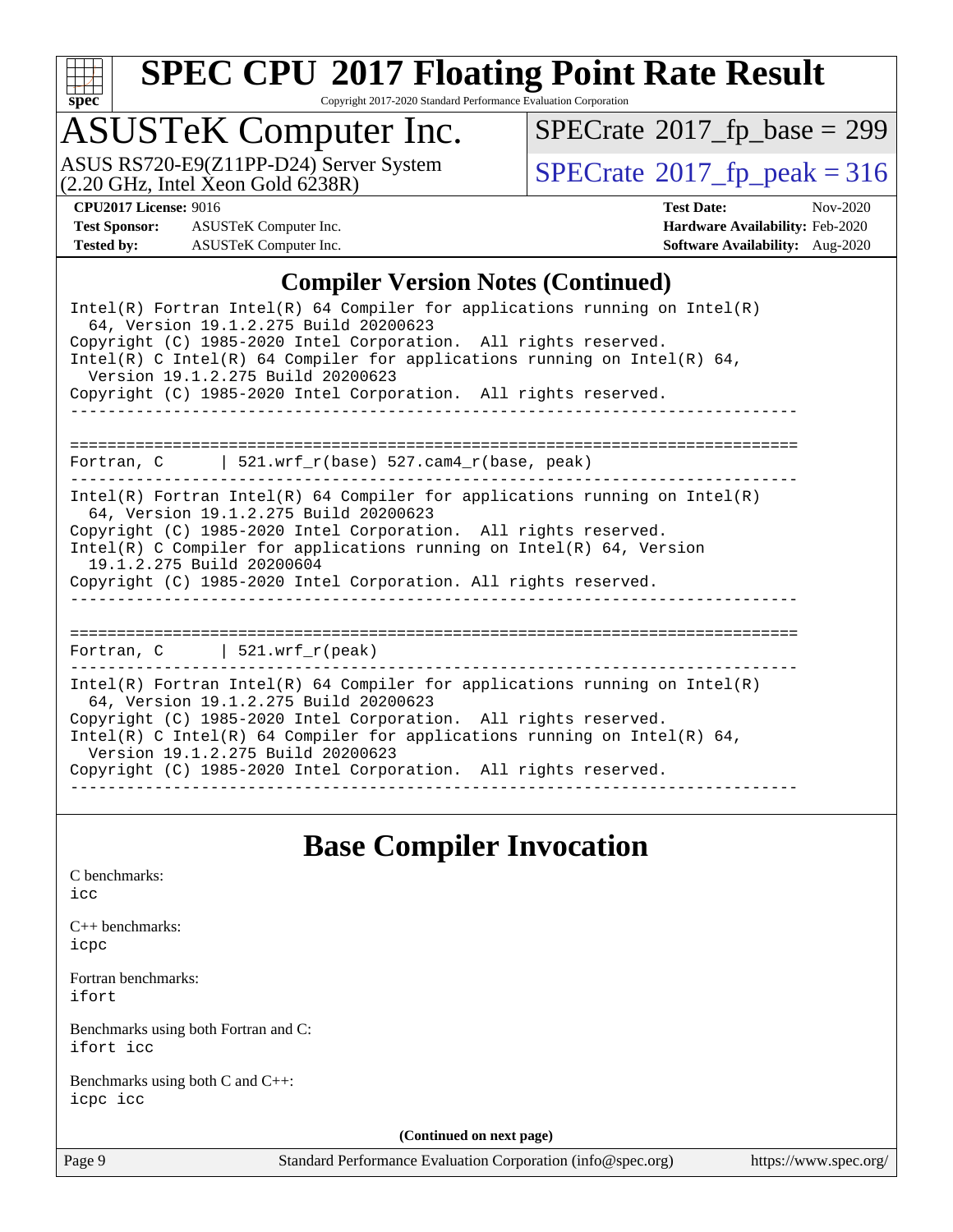

Copyright 2017-2020 Standard Performance Evaluation Corporation

## ASUSTeK Computer Inc.

 $(2.20 \text{ GHz}, \text{Intel } \hat{\text{X}}$ con Gold 6238R) ASUS RS720-E9(Z11PP-D24) Server System  $\sqrt{SPECrate^{\circ}2017\_fp\_peak} = 316$  $\sqrt{SPECrate^{\circ}2017\_fp\_peak} = 316$  $\sqrt{SPECrate^{\circ}2017\_fp\_peak} = 316$ 

 $SPECTate$ <sup>®</sup>[2017\\_fp\\_base =](http://www.spec.org/auto/cpu2017/Docs/result-fields.html#SPECrate2017fpbase) 299

**[Test Sponsor:](http://www.spec.org/auto/cpu2017/Docs/result-fields.html#TestSponsor)** ASUSTeK Computer Inc. **[Hardware Availability:](http://www.spec.org/auto/cpu2017/Docs/result-fields.html#HardwareAvailability)** Feb-2020 **[Tested by:](http://www.spec.org/auto/cpu2017/Docs/result-fields.html#Testedby)** ASUSTeK Computer Inc. **[Software Availability:](http://www.spec.org/auto/cpu2017/Docs/result-fields.html#SoftwareAvailability)** Aug-2020

**[CPU2017 License:](http://www.spec.org/auto/cpu2017/Docs/result-fields.html#CPU2017License)** 9016 **[Test Date:](http://www.spec.org/auto/cpu2017/Docs/result-fields.html#TestDate)** Nov-2020

## **[Base Compiler Invocation \(Continued\)](http://www.spec.org/auto/cpu2017/Docs/result-fields.html#BaseCompilerInvocation)**

[Benchmarks using Fortran, C, and C++:](http://www.spec.org/auto/cpu2017/Docs/result-fields.html#BenchmarksusingFortranCandCXX) [icpc](http://www.spec.org/cpu2017/results/res2020q4/cpu2017-20201207-24509.flags.html#user_CC_CXX_FCbase_intel_icpc_c510b6838c7f56d33e37e94d029a35b4a7bccf4766a728ee175e80a419847e808290a9b78be685c44ab727ea267ec2f070ec5dc83b407c0218cded6866a35d07) [icc](http://www.spec.org/cpu2017/results/res2020q4/cpu2017-20201207-24509.flags.html#user_CC_CXX_FCbase_intel_icc_66fc1ee009f7361af1fbd72ca7dcefbb700085f36577c54f309893dd4ec40d12360134090235512931783d35fd58c0460139e722d5067c5574d8eaf2b3e37e92) [ifort](http://www.spec.org/cpu2017/results/res2020q4/cpu2017-20201207-24509.flags.html#user_CC_CXX_FCbase_intel_ifort_8111460550e3ca792625aed983ce982f94888b8b503583aa7ba2b8303487b4d8a21a13e7191a45c5fd58ff318f48f9492884d4413fa793fd88dd292cad7027ca)

## **[Base Portability Flags](http://www.spec.org/auto/cpu2017/Docs/result-fields.html#BasePortabilityFlags)**

 503.bwaves\_r: [-DSPEC\\_LP64](http://www.spec.org/cpu2017/results/res2020q4/cpu2017-20201207-24509.flags.html#suite_basePORTABILITY503_bwaves_r_DSPEC_LP64) 507.cactuBSSN\_r: [-DSPEC\\_LP64](http://www.spec.org/cpu2017/results/res2020q4/cpu2017-20201207-24509.flags.html#suite_basePORTABILITY507_cactuBSSN_r_DSPEC_LP64) 508.namd\_r: [-DSPEC\\_LP64](http://www.spec.org/cpu2017/results/res2020q4/cpu2017-20201207-24509.flags.html#suite_basePORTABILITY508_namd_r_DSPEC_LP64) 510.parest\_r: [-DSPEC\\_LP64](http://www.spec.org/cpu2017/results/res2020q4/cpu2017-20201207-24509.flags.html#suite_basePORTABILITY510_parest_r_DSPEC_LP64) 511.povray\_r: [-DSPEC\\_LP64](http://www.spec.org/cpu2017/results/res2020q4/cpu2017-20201207-24509.flags.html#suite_basePORTABILITY511_povray_r_DSPEC_LP64) 519.lbm\_r: [-DSPEC\\_LP64](http://www.spec.org/cpu2017/results/res2020q4/cpu2017-20201207-24509.flags.html#suite_basePORTABILITY519_lbm_r_DSPEC_LP64) 521.wrf\_r: [-DSPEC\\_LP64](http://www.spec.org/cpu2017/results/res2020q4/cpu2017-20201207-24509.flags.html#suite_basePORTABILITY521_wrf_r_DSPEC_LP64) [-DSPEC\\_CASE\\_FLAG](http://www.spec.org/cpu2017/results/res2020q4/cpu2017-20201207-24509.flags.html#b521.wrf_r_baseCPORTABILITY_DSPEC_CASE_FLAG) [-convert big\\_endian](http://www.spec.org/cpu2017/results/res2020q4/cpu2017-20201207-24509.flags.html#user_baseFPORTABILITY521_wrf_r_convert_big_endian_c3194028bc08c63ac5d04de18c48ce6d347e4e562e8892b8bdbdc0214820426deb8554edfa529a3fb25a586e65a3d812c835984020483e7e73212c4d31a38223) 526.blender\_r: [-DSPEC\\_LP64](http://www.spec.org/cpu2017/results/res2020q4/cpu2017-20201207-24509.flags.html#suite_basePORTABILITY526_blender_r_DSPEC_LP64) [-DSPEC\\_LINUX](http://www.spec.org/cpu2017/results/res2020q4/cpu2017-20201207-24509.flags.html#b526.blender_r_baseCPORTABILITY_DSPEC_LINUX) [-funsigned-char](http://www.spec.org/cpu2017/results/res2020q4/cpu2017-20201207-24509.flags.html#user_baseCPORTABILITY526_blender_r_force_uchar_40c60f00ab013830e2dd6774aeded3ff59883ba5a1fc5fc14077f794d777847726e2a5858cbc7672e36e1b067e7e5c1d9a74f7176df07886a243d7cc18edfe67) 527.cam4\_r: [-DSPEC\\_LP64](http://www.spec.org/cpu2017/results/res2020q4/cpu2017-20201207-24509.flags.html#suite_basePORTABILITY527_cam4_r_DSPEC_LP64) [-DSPEC\\_CASE\\_FLAG](http://www.spec.org/cpu2017/results/res2020q4/cpu2017-20201207-24509.flags.html#b527.cam4_r_baseCPORTABILITY_DSPEC_CASE_FLAG) 538.imagick\_r: [-DSPEC\\_LP64](http://www.spec.org/cpu2017/results/res2020q4/cpu2017-20201207-24509.flags.html#suite_basePORTABILITY538_imagick_r_DSPEC_LP64) 544.nab\_r: [-DSPEC\\_LP64](http://www.spec.org/cpu2017/results/res2020q4/cpu2017-20201207-24509.flags.html#suite_basePORTABILITY544_nab_r_DSPEC_LP64) 549.fotonik3d\_r: [-DSPEC\\_LP64](http://www.spec.org/cpu2017/results/res2020q4/cpu2017-20201207-24509.flags.html#suite_basePORTABILITY549_fotonik3d_r_DSPEC_LP64) 554.roms\_r: [-DSPEC\\_LP64](http://www.spec.org/cpu2017/results/res2020q4/cpu2017-20201207-24509.flags.html#suite_basePORTABILITY554_roms_r_DSPEC_LP64)

## **[Base Optimization Flags](http://www.spec.org/auto/cpu2017/Docs/result-fields.html#BaseOptimizationFlags)**

### [C benchmarks](http://www.spec.org/auto/cpu2017/Docs/result-fields.html#Cbenchmarks):

[-m64](http://www.spec.org/cpu2017/results/res2020q4/cpu2017-20201207-24509.flags.html#user_CCbase_m64-icc) [-qnextgen](http://www.spec.org/cpu2017/results/res2020q4/cpu2017-20201207-24509.flags.html#user_CCbase_f-qnextgen) [-std=c11](http://www.spec.org/cpu2017/results/res2020q4/cpu2017-20201207-24509.flags.html#user_CCbase_std-icc-std_0e1c27790398a4642dfca32ffe6c27b5796f9c2d2676156f2e42c9c44eaad0c049b1cdb667a270c34d979996257aeb8fc440bfb01818dbc9357bd9d174cb8524) [-Wl,-plugin-opt=-x86-branches-within-32B-boundaries](http://www.spec.org/cpu2017/results/res2020q4/cpu2017-20201207-24509.flags.html#user_CCbase_f-x86-branches-within-32B-boundaries_0098b4e4317ae60947b7b728078a624952a08ac37a3c797dfb4ffeb399e0c61a9dd0f2f44ce917e9361fb9076ccb15e7824594512dd315205382d84209e912f3) [-Wl,-z,muldefs](http://www.spec.org/cpu2017/results/res2020q4/cpu2017-20201207-24509.flags.html#user_CCbase_link_force_multiple1_b4cbdb97b34bdee9ceefcfe54f4c8ea74255f0b02a4b23e853cdb0e18eb4525ac79b5a88067c842dd0ee6996c24547a27a4b99331201badda8798ef8a743f577) [-xCORE-AVX512](http://www.spec.org/cpu2017/results/res2020q4/cpu2017-20201207-24509.flags.html#user_CCbase_f-xCORE-AVX512) [-Ofast](http://www.spec.org/cpu2017/results/res2020q4/cpu2017-20201207-24509.flags.html#user_CCbase_f-Ofast) [-ffast-math](http://www.spec.org/cpu2017/results/res2020q4/cpu2017-20201207-24509.flags.html#user_CCbase_f-ffast-math) [-flto](http://www.spec.org/cpu2017/results/res2020q4/cpu2017-20201207-24509.flags.html#user_CCbase_f-flto) [-mfpmath=sse](http://www.spec.org/cpu2017/results/res2020q4/cpu2017-20201207-24509.flags.html#user_CCbase_f-mfpmath_70eb8fac26bde974f8ab713bc9086c5621c0b8d2f6c86f38af0bd7062540daf19db5f3a066d8c6684be05d84c9b6322eb3b5be6619d967835195b93d6c02afa1) [-funroll-loops](http://www.spec.org/cpu2017/results/res2020q4/cpu2017-20201207-24509.flags.html#user_CCbase_f-funroll-loops) [-qopt-mem-layout-trans=4](http://www.spec.org/cpu2017/results/res2020q4/cpu2017-20201207-24509.flags.html#user_CCbase_f-qopt-mem-layout-trans_fa39e755916c150a61361b7846f310bcdf6f04e385ef281cadf3647acec3f0ae266d1a1d22d972a7087a248fd4e6ca390a3634700869573d231a252c784941a8) [-L/usr/local/jemalloc64-5.0.1/lib](http://www.spec.org/cpu2017/results/res2020q4/cpu2017-20201207-24509.flags.html#user_CCbase_jemalloc_link_path64_1_cc289568b1a6c0fd3b62c91b824c27fcb5af5e8098e6ad028160d21144ef1b8aef3170d2acf0bee98a8da324cfe4f67d0a3d0c4cc4673d993d694dc2a0df248b) [-ljemalloc](http://www.spec.org/cpu2017/results/res2020q4/cpu2017-20201207-24509.flags.html#user_CCbase_jemalloc_link_lib_d1249b907c500fa1c0672f44f562e3d0f79738ae9e3c4a9c376d49f265a04b9c99b167ecedbf6711b3085be911c67ff61f150a17b3472be731631ba4d0471706)

```
C++ benchmarks:
```
[-m64](http://www.spec.org/cpu2017/results/res2020q4/cpu2017-20201207-24509.flags.html#user_CXXbase_m64-icc) [-qnextgen](http://www.spec.org/cpu2017/results/res2020q4/cpu2017-20201207-24509.flags.html#user_CXXbase_f-qnextgen) [-Wl,-plugin-opt=-x86-branches-within-32B-boundaries](http://www.spec.org/cpu2017/results/res2020q4/cpu2017-20201207-24509.flags.html#user_CXXbase_f-x86-branches-within-32B-boundaries_0098b4e4317ae60947b7b728078a624952a08ac37a3c797dfb4ffeb399e0c61a9dd0f2f44ce917e9361fb9076ccb15e7824594512dd315205382d84209e912f3) [-Wl,-z,muldefs](http://www.spec.org/cpu2017/results/res2020q4/cpu2017-20201207-24509.flags.html#user_CXXbase_link_force_multiple1_b4cbdb97b34bdee9ceefcfe54f4c8ea74255f0b02a4b23e853cdb0e18eb4525ac79b5a88067c842dd0ee6996c24547a27a4b99331201badda8798ef8a743f577) [-xCORE-AVX512](http://www.spec.org/cpu2017/results/res2020q4/cpu2017-20201207-24509.flags.html#user_CXXbase_f-xCORE-AVX512) [-Ofast](http://www.spec.org/cpu2017/results/res2020q4/cpu2017-20201207-24509.flags.html#user_CXXbase_f-Ofast) [-ffast-math](http://www.spec.org/cpu2017/results/res2020q4/cpu2017-20201207-24509.flags.html#user_CXXbase_f-ffast-math) [-flto](http://www.spec.org/cpu2017/results/res2020q4/cpu2017-20201207-24509.flags.html#user_CXXbase_f-flto) [-mfpmath=sse](http://www.spec.org/cpu2017/results/res2020q4/cpu2017-20201207-24509.flags.html#user_CXXbase_f-mfpmath_70eb8fac26bde974f8ab713bc9086c5621c0b8d2f6c86f38af0bd7062540daf19db5f3a066d8c6684be05d84c9b6322eb3b5be6619d967835195b93d6c02afa1) [-funroll-loops](http://www.spec.org/cpu2017/results/res2020q4/cpu2017-20201207-24509.flags.html#user_CXXbase_f-funroll-loops) [-qopt-mem-layout-trans=4](http://www.spec.org/cpu2017/results/res2020q4/cpu2017-20201207-24509.flags.html#user_CXXbase_f-qopt-mem-layout-trans_fa39e755916c150a61361b7846f310bcdf6f04e385ef281cadf3647acec3f0ae266d1a1d22d972a7087a248fd4e6ca390a3634700869573d231a252c784941a8) [-L/usr/local/jemalloc64-5.0.1/lib](http://www.spec.org/cpu2017/results/res2020q4/cpu2017-20201207-24509.flags.html#user_CXXbase_jemalloc_link_path64_1_cc289568b1a6c0fd3b62c91b824c27fcb5af5e8098e6ad028160d21144ef1b8aef3170d2acf0bee98a8da324cfe4f67d0a3d0c4cc4673d993d694dc2a0df248b) [-ljemalloc](http://www.spec.org/cpu2017/results/res2020q4/cpu2017-20201207-24509.flags.html#user_CXXbase_jemalloc_link_lib_d1249b907c500fa1c0672f44f562e3d0f79738ae9e3c4a9c376d49f265a04b9c99b167ecedbf6711b3085be911c67ff61f150a17b3472be731631ba4d0471706)

[Fortran benchmarks](http://www.spec.org/auto/cpu2017/Docs/result-fields.html#Fortranbenchmarks):

[-m64](http://www.spec.org/cpu2017/results/res2020q4/cpu2017-20201207-24509.flags.html#user_FCbase_m64-icc) [-Wl,-plugin-opt=-x86-branches-within-32B-boundaries](http://www.spec.org/cpu2017/results/res2020q4/cpu2017-20201207-24509.flags.html#user_FCbase_f-x86-branches-within-32B-boundaries_0098b4e4317ae60947b7b728078a624952a08ac37a3c797dfb4ffeb399e0c61a9dd0f2f44ce917e9361fb9076ccb15e7824594512dd315205382d84209e912f3) [-Wl,-z,muldefs](http://www.spec.org/cpu2017/results/res2020q4/cpu2017-20201207-24509.flags.html#user_FCbase_link_force_multiple1_b4cbdb97b34bdee9ceefcfe54f4c8ea74255f0b02a4b23e853cdb0e18eb4525ac79b5a88067c842dd0ee6996c24547a27a4b99331201badda8798ef8a743f577) [-xCORE-AVX512](http://www.spec.org/cpu2017/results/res2020q4/cpu2017-20201207-24509.flags.html#user_FCbase_f-xCORE-AVX512) [-O3](http://www.spec.org/cpu2017/results/res2020q4/cpu2017-20201207-24509.flags.html#user_FCbase_f-O3) [-ipo](http://www.spec.org/cpu2017/results/res2020q4/cpu2017-20201207-24509.flags.html#user_FCbase_f-ipo) [-no-prec-div](http://www.spec.org/cpu2017/results/res2020q4/cpu2017-20201207-24509.flags.html#user_FCbase_f-no-prec-div) [-qopt-prefetch](http://www.spec.org/cpu2017/results/res2020q4/cpu2017-20201207-24509.flags.html#user_FCbase_f-qopt-prefetch) [-ffinite-math-only](http://www.spec.org/cpu2017/results/res2020q4/cpu2017-20201207-24509.flags.html#user_FCbase_f_finite_math_only_cb91587bd2077682c4b38af759c288ed7c732db004271a9512da14a4f8007909a5f1427ecbf1a0fb78ff2a814402c6114ac565ca162485bbcae155b5e4258871) [-qopt-multiple-gather-scatter-by-shuffles](http://www.spec.org/cpu2017/results/res2020q4/cpu2017-20201207-24509.flags.html#user_FCbase_f-qopt-multiple-gather-scatter-by-shuffles) [-qopt-mem-layout-trans=4](http://www.spec.org/cpu2017/results/res2020q4/cpu2017-20201207-24509.flags.html#user_FCbase_f-qopt-mem-layout-trans_fa39e755916c150a61361b7846f310bcdf6f04e385ef281cadf3647acec3f0ae266d1a1d22d972a7087a248fd4e6ca390a3634700869573d231a252c784941a8) [-nostandard-realloc-lhs](http://www.spec.org/cpu2017/results/res2020q4/cpu2017-20201207-24509.flags.html#user_FCbase_f_2003_std_realloc_82b4557e90729c0f113870c07e44d33d6f5a304b4f63d4c15d2d0f1fab99f5daaed73bdb9275d9ae411527f28b936061aa8b9c8f2d63842963b95c9dd6426b8a) [-align array32byte](http://www.spec.org/cpu2017/results/res2020q4/cpu2017-20201207-24509.flags.html#user_FCbase_align_array32byte_b982fe038af199962ba9a80c053b8342c548c85b40b8e86eb3cc33dee0d7986a4af373ac2d51c3f7cf710a18d62fdce2948f201cd044323541f22fc0fffc51b6) [-auto](http://www.spec.org/cpu2017/results/res2020q4/cpu2017-20201207-24509.flags.html#user_FCbase_f-auto) [-mbranches-within-32B-boundaries](http://www.spec.org/cpu2017/results/res2020q4/cpu2017-20201207-24509.flags.html#user_FCbase_f-mbranches-within-32B-boundaries)

[-L/usr/local/jemalloc64-5.0.1/lib](http://www.spec.org/cpu2017/results/res2020q4/cpu2017-20201207-24509.flags.html#user_FCbase_jemalloc_link_path64_1_cc289568b1a6c0fd3b62c91b824c27fcb5af5e8098e6ad028160d21144ef1b8aef3170d2acf0bee98a8da324cfe4f67d0a3d0c4cc4673d993d694dc2a0df248b) [-ljemalloc](http://www.spec.org/cpu2017/results/res2020q4/cpu2017-20201207-24509.flags.html#user_FCbase_jemalloc_link_lib_d1249b907c500fa1c0672f44f562e3d0f79738ae9e3c4a9c376d49f265a04b9c99b167ecedbf6711b3085be911c67ff61f150a17b3472be731631ba4d0471706)

| Page 10<br>Standard Performance Evaluation Corporation (info@spec.org)<br>https://www.spec.org/ |
|-------------------------------------------------------------------------------------------------|
|-------------------------------------------------------------------------------------------------|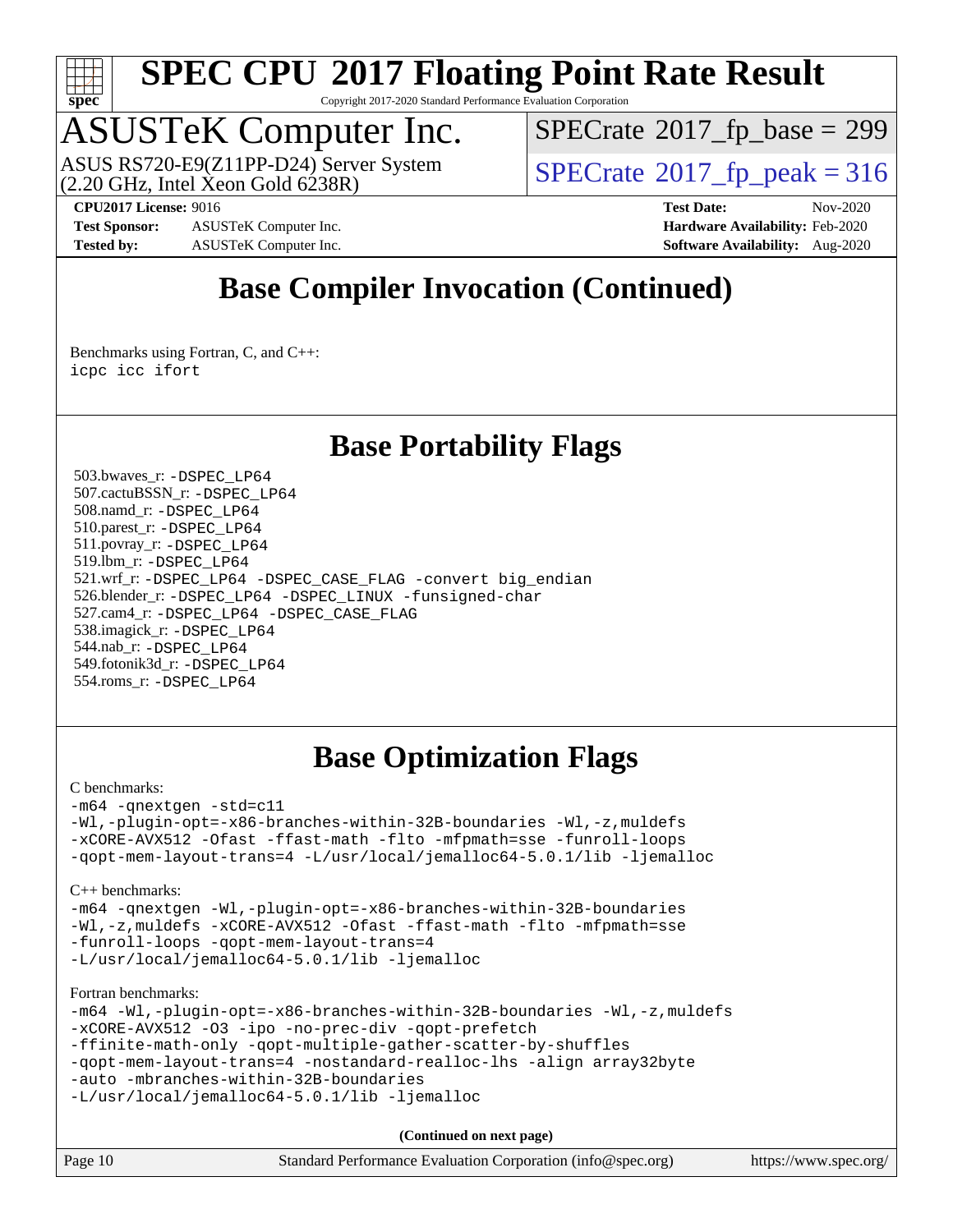

Copyright 2017-2020 Standard Performance Evaluation Corporation

## ASUSTeK Computer Inc.

ASUS RS720-E9(Z11PP-D24) Server System<br>(2.20 GHz, Intel Xeon Gold 6238R)

 $SPECTate$ <sup>®</sup>[2017\\_fp\\_base =](http://www.spec.org/auto/cpu2017/Docs/result-fields.html#SPECrate2017fpbase) 299

 $SPECTate<sup>®</sup>2017<sub>fr</sub>peak = 316$ 

**[Test Sponsor:](http://www.spec.org/auto/cpu2017/Docs/result-fields.html#TestSponsor)** ASUSTeK Computer Inc. **[Hardware Availability:](http://www.spec.org/auto/cpu2017/Docs/result-fields.html#HardwareAvailability)** Feb-2020 **[Tested by:](http://www.spec.org/auto/cpu2017/Docs/result-fields.html#Testedby)** ASUSTeK Computer Inc. **[Software Availability:](http://www.spec.org/auto/cpu2017/Docs/result-fields.html#SoftwareAvailability)** Aug-2020

**[CPU2017 License:](http://www.spec.org/auto/cpu2017/Docs/result-fields.html#CPU2017License)** 9016 **[Test Date:](http://www.spec.org/auto/cpu2017/Docs/result-fields.html#TestDate)** Nov-2020

## **[Base Optimization Flags \(Continued\)](http://www.spec.org/auto/cpu2017/Docs/result-fields.html#BaseOptimizationFlags)**

[Benchmarks using both Fortran and C](http://www.spec.org/auto/cpu2017/Docs/result-fields.html#BenchmarksusingbothFortranandC):

```
-m64 -qnextgen -std=c11
-Wl,-plugin-opt=-x86-branches-within-32B-boundaries -Wl,-z,muldefs
-xCORE-AVX512 -Ofast -ffast-math -flto -mfpmath=sse -funroll-loops
-qopt-mem-layout-trans=4 -O3 -ipo -no-prec-div -qopt-prefetch
-ffinite-math-only -qopt-multiple-gather-scatter-by-shuffles
-nostandard-realloc-lhs -align array32byte -auto
-mbranches-within-32B-boundaries -L/usr/local/jemalloc64-5.0.1/lib
-ljemalloc
```
[Benchmarks using both C and C++](http://www.spec.org/auto/cpu2017/Docs/result-fields.html#BenchmarksusingbothCandCXX):

[-m64](http://www.spec.org/cpu2017/results/res2020q4/cpu2017-20201207-24509.flags.html#user_CC_CXXbase_m64-icc) [-qnextgen](http://www.spec.org/cpu2017/results/res2020q4/cpu2017-20201207-24509.flags.html#user_CC_CXXbase_f-qnextgen) [-std=c11](http://www.spec.org/cpu2017/results/res2020q4/cpu2017-20201207-24509.flags.html#user_CC_CXXbase_std-icc-std_0e1c27790398a4642dfca32ffe6c27b5796f9c2d2676156f2e42c9c44eaad0c049b1cdb667a270c34d979996257aeb8fc440bfb01818dbc9357bd9d174cb8524)

```
-Wl,-plugin-opt=-x86-branches-within-32B-boundaries -Wl,-z,muldefs
-xCORE-AVX512 -Ofast -ffast-math -flto -mfpmath=sse -funroll-loops
-qopt-mem-layout-trans=4 -L/usr/local/jemalloc64-5.0.1/lib -ljemalloc
```
[Benchmarks using Fortran, C, and C++:](http://www.spec.org/auto/cpu2017/Docs/result-fields.html#BenchmarksusingFortranCandCXX)

```
-m64 -qnextgen -std=c11
-Wl,-plugin-opt=-x86-branches-within-32B-boundaries -Wl,-z,muldefs
-xCORE-AVX512 -Ofast -ffast-math -flto -mfpmath=sse -funroll-loops
-qopt-mem-layout-trans=4 -O3 -ipo -no-prec-div -qopt-prefetch
-ffinite-math-only -qopt-multiple-gather-scatter-by-shuffles
-nostandard-realloc-lhs -align array32byte -auto
-mbranches-within-32B-boundaries -L/usr/local/jemalloc64-5.0.1/lib
-ljemalloc
```
## **[Peak Compiler Invocation](http://www.spec.org/auto/cpu2017/Docs/result-fields.html#PeakCompilerInvocation)**

[C benchmarks](http://www.spec.org/auto/cpu2017/Docs/result-fields.html#Cbenchmarks): [icc](http://www.spec.org/cpu2017/results/res2020q4/cpu2017-20201207-24509.flags.html#user_CCpeak_intel_icc_66fc1ee009f7361af1fbd72ca7dcefbb700085f36577c54f309893dd4ec40d12360134090235512931783d35fd58c0460139e722d5067c5574d8eaf2b3e37e92)

[C++ benchmarks:](http://www.spec.org/auto/cpu2017/Docs/result-fields.html#CXXbenchmarks) [icpc](http://www.spec.org/cpu2017/results/res2020q4/cpu2017-20201207-24509.flags.html#user_CXXpeak_intel_icpc_c510b6838c7f56d33e37e94d029a35b4a7bccf4766a728ee175e80a419847e808290a9b78be685c44ab727ea267ec2f070ec5dc83b407c0218cded6866a35d07)

[Fortran benchmarks](http://www.spec.org/auto/cpu2017/Docs/result-fields.html#Fortranbenchmarks): [ifort](http://www.spec.org/cpu2017/results/res2020q4/cpu2017-20201207-24509.flags.html#user_FCpeak_intel_ifort_8111460550e3ca792625aed983ce982f94888b8b503583aa7ba2b8303487b4d8a21a13e7191a45c5fd58ff318f48f9492884d4413fa793fd88dd292cad7027ca)

[Benchmarks using both Fortran and C](http://www.spec.org/auto/cpu2017/Docs/result-fields.html#BenchmarksusingbothFortranandC): [ifort](http://www.spec.org/cpu2017/results/res2020q4/cpu2017-20201207-24509.flags.html#user_CC_FCpeak_intel_ifort_8111460550e3ca792625aed983ce982f94888b8b503583aa7ba2b8303487b4d8a21a13e7191a45c5fd58ff318f48f9492884d4413fa793fd88dd292cad7027ca) [icc](http://www.spec.org/cpu2017/results/res2020q4/cpu2017-20201207-24509.flags.html#user_CC_FCpeak_intel_icc_66fc1ee009f7361af1fbd72ca7dcefbb700085f36577c54f309893dd4ec40d12360134090235512931783d35fd58c0460139e722d5067c5574d8eaf2b3e37e92)

[Benchmarks using both C and C++](http://www.spec.org/auto/cpu2017/Docs/result-fields.html#BenchmarksusingbothCandCXX): [icpc](http://www.spec.org/cpu2017/results/res2020q4/cpu2017-20201207-24509.flags.html#user_CC_CXXpeak_intel_icpc_c510b6838c7f56d33e37e94d029a35b4a7bccf4766a728ee175e80a419847e808290a9b78be685c44ab727ea267ec2f070ec5dc83b407c0218cded6866a35d07) [icc](http://www.spec.org/cpu2017/results/res2020q4/cpu2017-20201207-24509.flags.html#user_CC_CXXpeak_intel_icc_66fc1ee009f7361af1fbd72ca7dcefbb700085f36577c54f309893dd4ec40d12360134090235512931783d35fd58c0460139e722d5067c5574d8eaf2b3e37e92)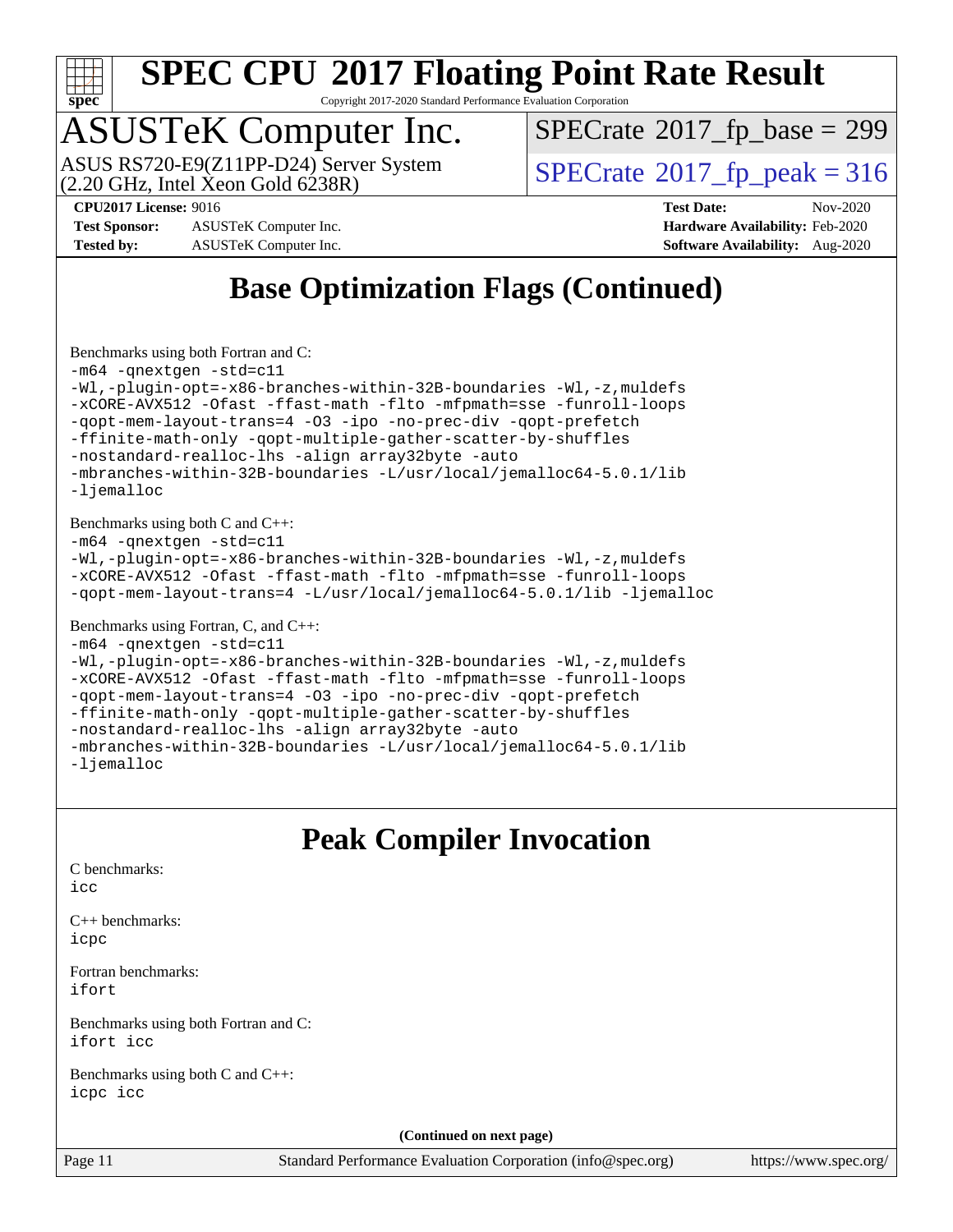

Copyright 2017-2020 Standard Performance Evaluation Corporation

## ASUSTeK Computer Inc.

ASUS RS720-E9(Z11PP-D24) Server System<br>(2.20 GHz, Intel Xeon Gold 6238R)

 $SPECTate$ <sup>®</sup>[2017\\_fp\\_base =](http://www.spec.org/auto/cpu2017/Docs/result-fields.html#SPECrate2017fpbase) 299

**[Test Sponsor:](http://www.spec.org/auto/cpu2017/Docs/result-fields.html#TestSponsor)** ASUSTeK Computer Inc. **[Hardware Availability:](http://www.spec.org/auto/cpu2017/Docs/result-fields.html#HardwareAvailability)** Feb-2020 **[Tested by:](http://www.spec.org/auto/cpu2017/Docs/result-fields.html#Testedby)** ASUSTeK Computer Inc. **[Software Availability:](http://www.spec.org/auto/cpu2017/Docs/result-fields.html#SoftwareAvailability)** Aug-2020

 $SPECTate<sup>®</sup>2017<sub>fr</sub>peak = 316$ **[CPU2017 License:](http://www.spec.org/auto/cpu2017/Docs/result-fields.html#CPU2017License)** 9016 **[Test Date:](http://www.spec.org/auto/cpu2017/Docs/result-fields.html#TestDate)** Nov-2020

## **[Peak Compiler Invocation \(Continued\)](http://www.spec.org/auto/cpu2017/Docs/result-fields.html#PeakCompilerInvocation)**

[Benchmarks using Fortran, C, and C++:](http://www.spec.org/auto/cpu2017/Docs/result-fields.html#BenchmarksusingFortranCandCXX) [icpc](http://www.spec.org/cpu2017/results/res2020q4/cpu2017-20201207-24509.flags.html#user_CC_CXX_FCpeak_intel_icpc_c510b6838c7f56d33e37e94d029a35b4a7bccf4766a728ee175e80a419847e808290a9b78be685c44ab727ea267ec2f070ec5dc83b407c0218cded6866a35d07) [icc](http://www.spec.org/cpu2017/results/res2020q4/cpu2017-20201207-24509.flags.html#user_CC_CXX_FCpeak_intel_icc_66fc1ee009f7361af1fbd72ca7dcefbb700085f36577c54f309893dd4ec40d12360134090235512931783d35fd58c0460139e722d5067c5574d8eaf2b3e37e92) [ifort](http://www.spec.org/cpu2017/results/res2020q4/cpu2017-20201207-24509.flags.html#user_CC_CXX_FCpeak_intel_ifort_8111460550e3ca792625aed983ce982f94888b8b503583aa7ba2b8303487b4d8a21a13e7191a45c5fd58ff318f48f9492884d4413fa793fd88dd292cad7027ca)

**[Peak Portability Flags](http://www.spec.org/auto/cpu2017/Docs/result-fields.html#PeakPortabilityFlags)**

Same as Base Portability Flags

## **[Peak Optimization Flags](http://www.spec.org/auto/cpu2017/Docs/result-fields.html#PeakOptimizationFlags)**

[C benchmarks](http://www.spec.org/auto/cpu2017/Docs/result-fields.html#Cbenchmarks):

519.lbm\_r: basepeak = yes

538.imagick\_r: basepeak = yes

 $544$ .nab\_r: basepeak = yes

[C++ benchmarks:](http://www.spec.org/auto/cpu2017/Docs/result-fields.html#CXXbenchmarks)

508.namd\_r: basepeak = yes

 510.parest\_r: [-m64](http://www.spec.org/cpu2017/results/res2020q4/cpu2017-20201207-24509.flags.html#user_peakCXXLD510_parest_r_m64-icc) [-qnextgen](http://www.spec.org/cpu2017/results/res2020q4/cpu2017-20201207-24509.flags.html#user_peakCXXLD510_parest_r_f-qnextgen) [-Wl,-plugin-opt=-x86-branches-within-32B-boundaries](http://www.spec.org/cpu2017/results/res2020q4/cpu2017-20201207-24509.flags.html#user_peakLDFLAGS510_parest_r_f-x86-branches-within-32B-boundaries_0098b4e4317ae60947b7b728078a624952a08ac37a3c797dfb4ffeb399e0c61a9dd0f2f44ce917e9361fb9076ccb15e7824594512dd315205382d84209e912f3) [-Wl,-z,muldefs](http://www.spec.org/cpu2017/results/res2020q4/cpu2017-20201207-24509.flags.html#user_peakEXTRA_LDFLAGS510_parest_r_link_force_multiple1_b4cbdb97b34bdee9ceefcfe54f4c8ea74255f0b02a4b23e853cdb0e18eb4525ac79b5a88067c842dd0ee6996c24547a27a4b99331201badda8798ef8a743f577) [-xCORE-AVX512](http://www.spec.org/cpu2017/results/res2020q4/cpu2017-20201207-24509.flags.html#user_peakCXXOPTIMIZE510_parest_r_f-xCORE-AVX512) [-Ofast](http://www.spec.org/cpu2017/results/res2020q4/cpu2017-20201207-24509.flags.html#user_peakCXXOPTIMIZE510_parest_r_f-Ofast) [-ffast-math](http://www.spec.org/cpu2017/results/res2020q4/cpu2017-20201207-24509.flags.html#user_peakCXXOPTIMIZE510_parest_r_f-ffast-math) [-flto](http://www.spec.org/cpu2017/results/res2020q4/cpu2017-20201207-24509.flags.html#user_peakCXXOPTIMIZE510_parest_r_f-flto) [-mfpmath=sse](http://www.spec.org/cpu2017/results/res2020q4/cpu2017-20201207-24509.flags.html#user_peakCXXOPTIMIZE510_parest_r_f-mfpmath_70eb8fac26bde974f8ab713bc9086c5621c0b8d2f6c86f38af0bd7062540daf19db5f3a066d8c6684be05d84c9b6322eb3b5be6619d967835195b93d6c02afa1) [-funroll-loops](http://www.spec.org/cpu2017/results/res2020q4/cpu2017-20201207-24509.flags.html#user_peakCXXOPTIMIZE510_parest_r_f-funroll-loops) [-qopt-mem-layout-trans=4](http://www.spec.org/cpu2017/results/res2020q4/cpu2017-20201207-24509.flags.html#user_peakCXXOPTIMIZE510_parest_r_f-qopt-mem-layout-trans_fa39e755916c150a61361b7846f310bcdf6f04e385ef281cadf3647acec3f0ae266d1a1d22d972a7087a248fd4e6ca390a3634700869573d231a252c784941a8) [-L/usr/local/jemalloc64-5.0.1/lib](http://www.spec.org/cpu2017/results/res2020q4/cpu2017-20201207-24509.flags.html#user_peakEXTRA_LIBS510_parest_r_jemalloc_link_path64_1_cc289568b1a6c0fd3b62c91b824c27fcb5af5e8098e6ad028160d21144ef1b8aef3170d2acf0bee98a8da324cfe4f67d0a3d0c4cc4673d993d694dc2a0df248b) [-ljemalloc](http://www.spec.org/cpu2017/results/res2020q4/cpu2017-20201207-24509.flags.html#user_peakEXTRA_LIBS510_parest_r_jemalloc_link_lib_d1249b907c500fa1c0672f44f562e3d0f79738ae9e3c4a9c376d49f265a04b9c99b167ecedbf6711b3085be911c67ff61f150a17b3472be731631ba4d0471706)

[Fortran benchmarks](http://www.spec.org/auto/cpu2017/Docs/result-fields.html#Fortranbenchmarks):

```
 503.bwaves_r: -m64 -Wl,-plugin-opt=-x86-branches-within-32B-boundaries
-Wl,-z,muldefs -xCORE-AVX512 -O3 -ipo -no-prec-div
-qopt-prefetch -ffinite-math-only
-qopt-multiple-gather-scatter-by-shuffles
-qopt-mem-layout-trans=4 -nostandard-realloc-lhs
-align array32byte -auto -mbranches-within-32B-boundaries
-L/usr/local/jemalloc64-5.0.1/lib -ljemalloc
```
 $549.$ fotonik $3d$ <sub>-</sub> $r:$  basepeak = yes